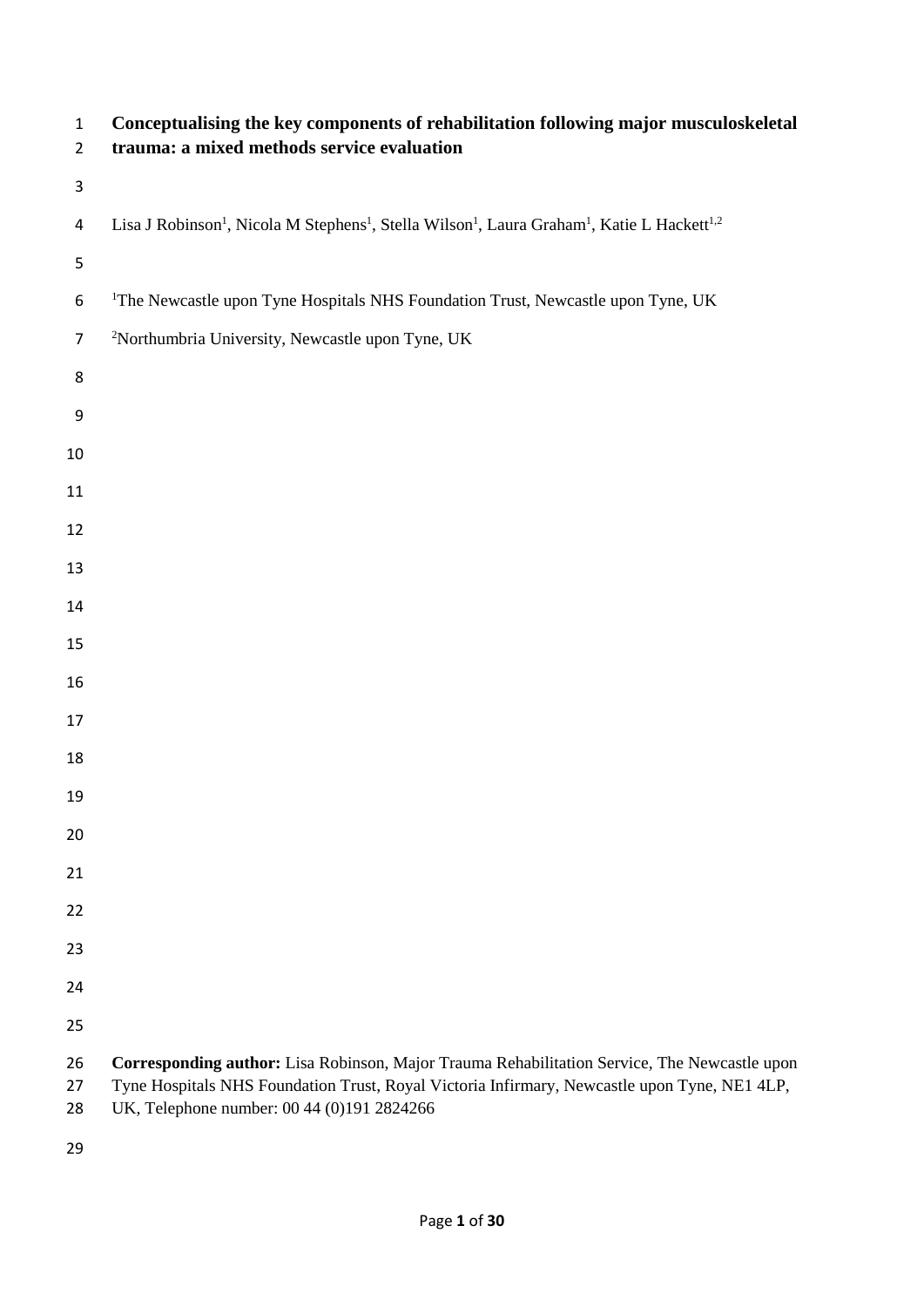# **Running title: Concept mapping in major trauma rehabilitation**

**Conceptualising the key components of rehabilitation following major musculoskeletal** 

- **trauma: a mixed methods service evaluation**
- 

# **ABSTRACT**

**Rationale, aims and objectives:** The reorganisation of acute major trauma pathways in

- England has increased survival following traumatic injury, resulting in an increased patient
- population with diverse and complex needs requiring specialist rehabilitation. However,
- national audit data indicates that only 5% of patients with traumatic injuries have access to
- specialist rehabilitation, and there are limited guidelines or standards to inform the delivery of
- rehabilitation interventions for individuals following major trauma. This group concept
- mapping project aimed to identify the clinical service needs of individuals accessing our
- major trauma rehabilitation service, prioritise these needs, determine whether each of these
- needs is currently being met, and plan targeted service enhancements.
- **Methods:** Participants contributed towards a statement generation exercise to identify the key
- components of rehabilitation following major trauma, and individually sorted these
- statements into themes. Each statement was rated based on importance and current success.
- Multidimensional scaling and hierarchical cluster analysis were applied to the sorted data to
- produce themed clusters of ideas within concept maps. Priority values were applied to these
- maps to identify key areas for targeted service enhancement.
- **Results:** Fifty-eight patients and healthcare professionals participated in the ideas generation
- activity, 34 in the sorting and 49 in the rating activity. A 7-item cluster map was agreed upon,
- containing the following named clusters: Communication and coordination; Emotional and
- psychological wellbeing; Rehabilitation environment; Early rehabilitation; Structured therapy
- input; Planning for home; and Long-term support. Areas for targeted service enhancement
- included access to timely and adequate information provision, collaborative goal setting and
- specialist pain management across the rehabilitation pathway.
- **Conclusion:** The conceptual framework presented in this paper illustrates the importance of a
- continuum of rehabilitation provision across the injury trajectory, and provides a platform to
- track future service changes and facilitate the co-design of new rehabilitation interventions
- for individuals following major trauma.
- 
-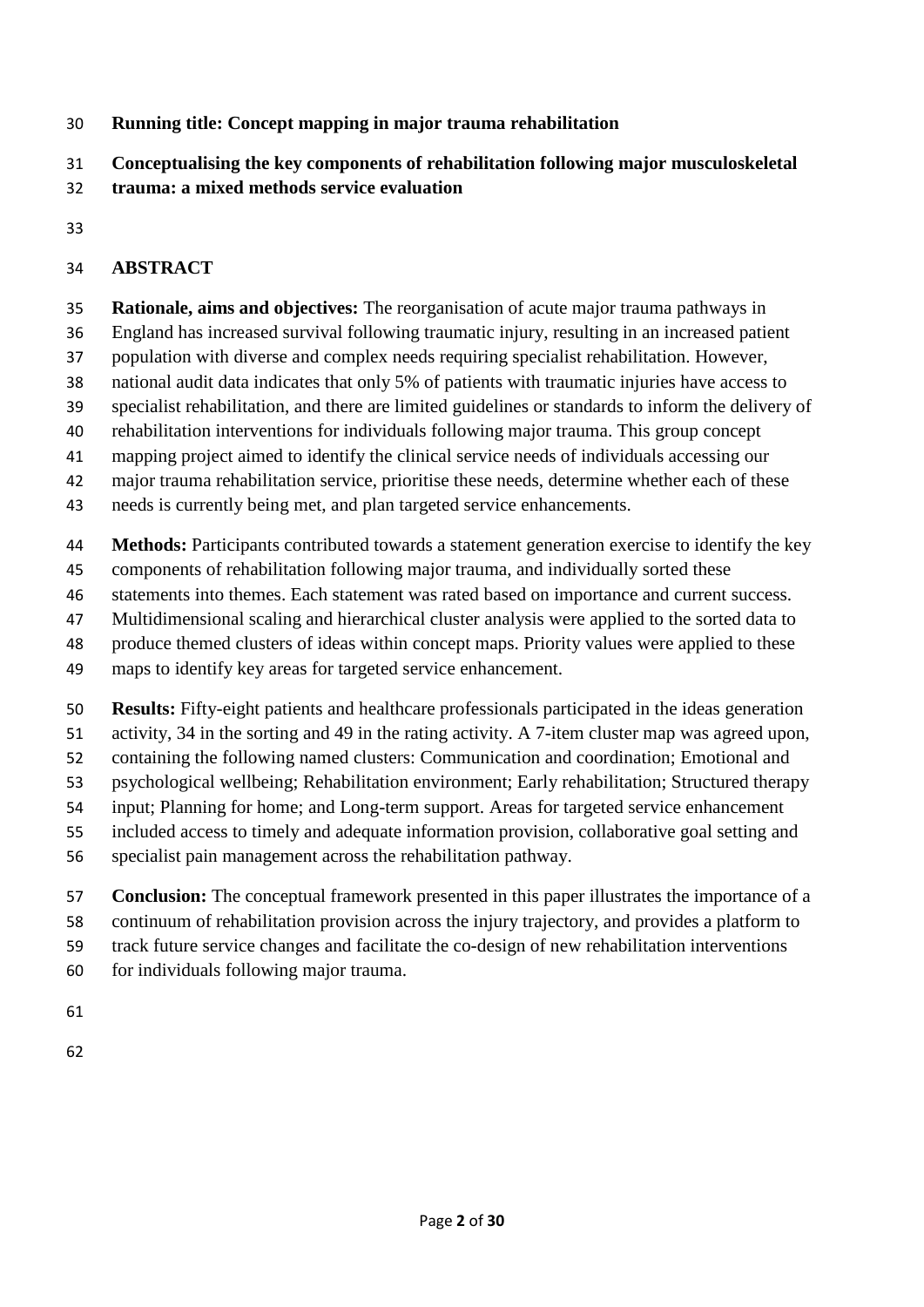63 **Keywords:** major trauma, rehabilitation, group concept mapping, service evaluation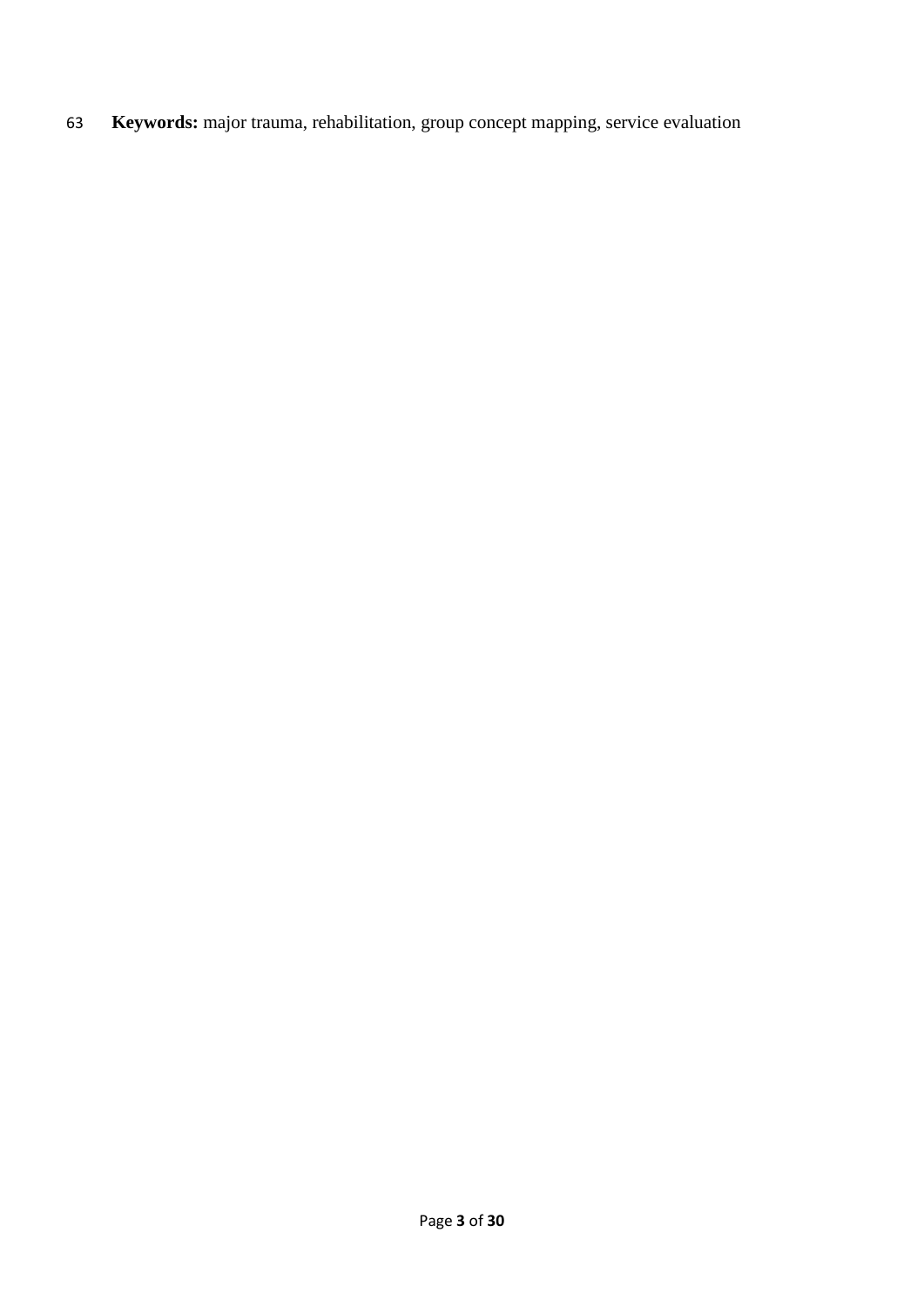### **INTRODUCTION**

 Major trauma describes serious and often multiple injuries where there is a strong possibility of death or disability. Estimates in 2010 put the number of major trauma cases in England at  $20,000$  per year<sup>1</sup>. A further 28,000 individuals were not classified as major trauma, but 68 identified as having significant rehabilitation needs<sup>1</sup>. These figures are predicted to rise 69 dramatically on a global scale by 2030 as a result of war, violence and road traffic collisions<sup>2</sup>. This increase in the major trauma population has important implications for future health service design, resource allocation, research and practice development, since these patients require both acute inpatient care and long-term specialist rehabilitation.

 Traumatic injuries place a significant burden on health and social care resources. The annual cost of NHS care in the first 12 months following major trauma has recently estimated at  $\text{F1.53 billion}^3$ . This figure does not take into account societal knock on effects such as unemployment, reduced productivity, and loss of earnings, which place considerable demands on the economy. Hospital-treated injuries result in substantial health-related work absence, with 17% of Emergency Department attenders and 43% of individuals admitted to 79 hospital not having returned to work 4 months post-injury<sup>4</sup>. Injuries also account for 10% of sick notes in the UK<sup>5</sup> and 14% of benefits claimants<sup>6</sup>.

 In 2012, England underwent an extensive reconfiguration of services managing acute major trauma. A two-tiered trauma system was established consisting of 27 major trauma centres and multiple supporting trauma units. There is now a substantial and growing international body of evidence to support the relationship between adequately resourced trauma centres 85 operating in regionalised trauma systems and reduced mortality in severely injured patients<sup>7-9</sup>. This has resulted in an increased population of patients with diverse and complex physical, functional and psychosocial needs requiring specialist multidisciplinary rehabilitation.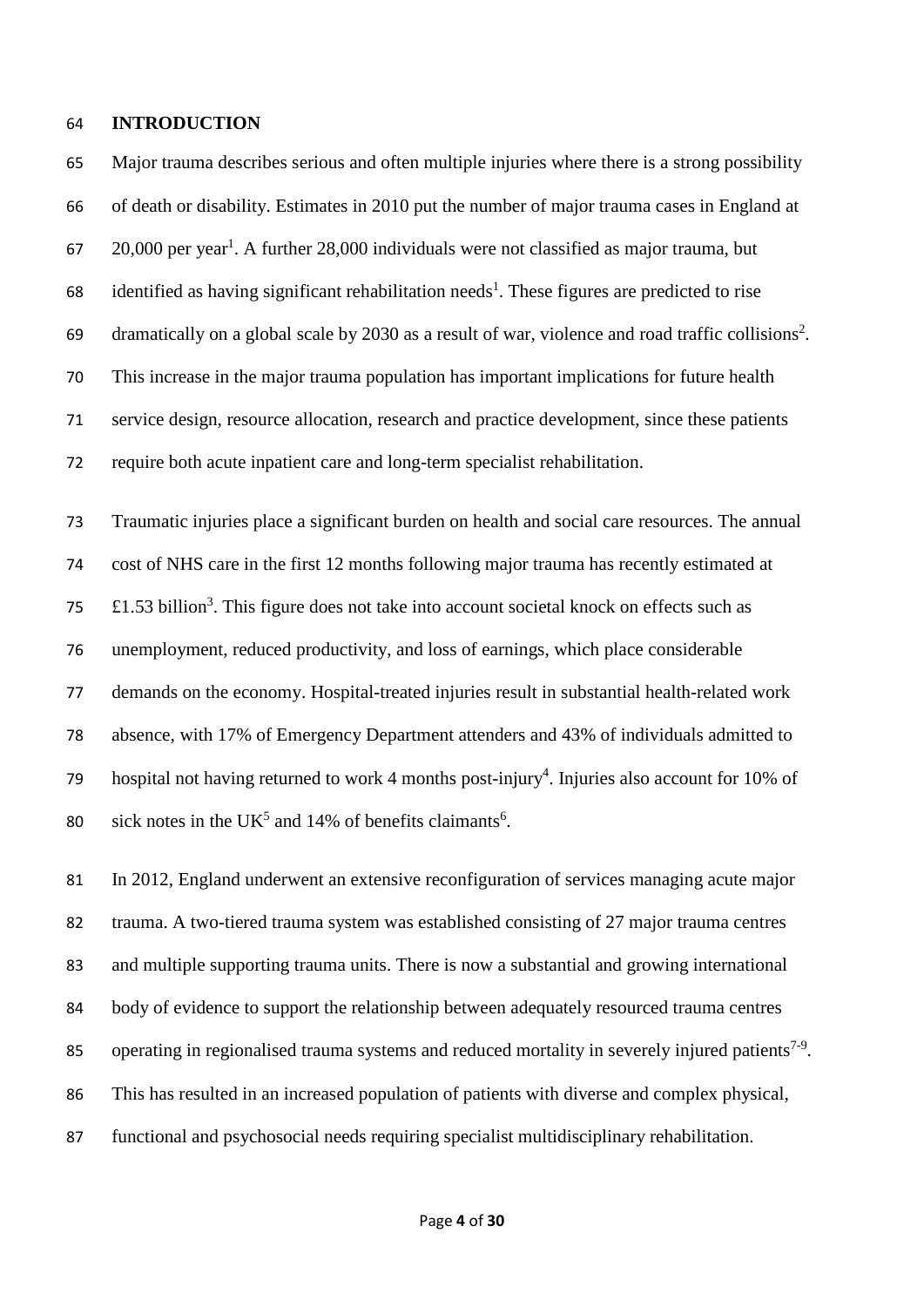Rehabilitation forms a critical component of the patient pathway following major trauma. However, an absence of new formal provision when trauma networks were established means that specialist rehabilitation services for individuals with traumatic injuries lack coordination, 91 with large variations in provision across different parts of the country<sup>10</sup>. This paper describes a structured and systematic evaluation and planning project which maps the service needs of individuals with traumatic musculoskeletal injuries accessing our specialist multidisciplinary rehabilitation service. The focus of our evaluation was to identify which high-priority needs were successfully being met by the service and which were not. The resulting conceptual framework will assist in planning locally-relevant priorities for research and targeted service 97 enhancement based on the lived experience of patients with traumatic injuries complex musculoskeletal injuries following major trauma and multidisciplinary healthcare professionals.

- **MATERIALS AND METHODS**
- **Design**

102 We used group concept mapping (GCM) methodology<sup>11</sup> to evaluate the first 18 months of our MTRS. Our specific objectives were to: identify the clinical service needs of individuals accessing our major trauma rehabilitation service (MTRS); prioritise these needs; determine whether each of these needs is currently being met; and plan targeted service enhancements. GCM is a mixed-methods participatory approach which uses a combination of individual and group processes (ideas generation, sorting, rating and interpretation) and multivariate statistical analysis (multidimensional scaling and hierarchical cluster analysis) to produce a series of concept maps<sup>11</sup>. Concept maps are visual representations of how participants conceptualise the relationship between ideas they have generated on a particular topic. GCM has been used in a variety of healthcare settings to plan, evaluate and make improvements to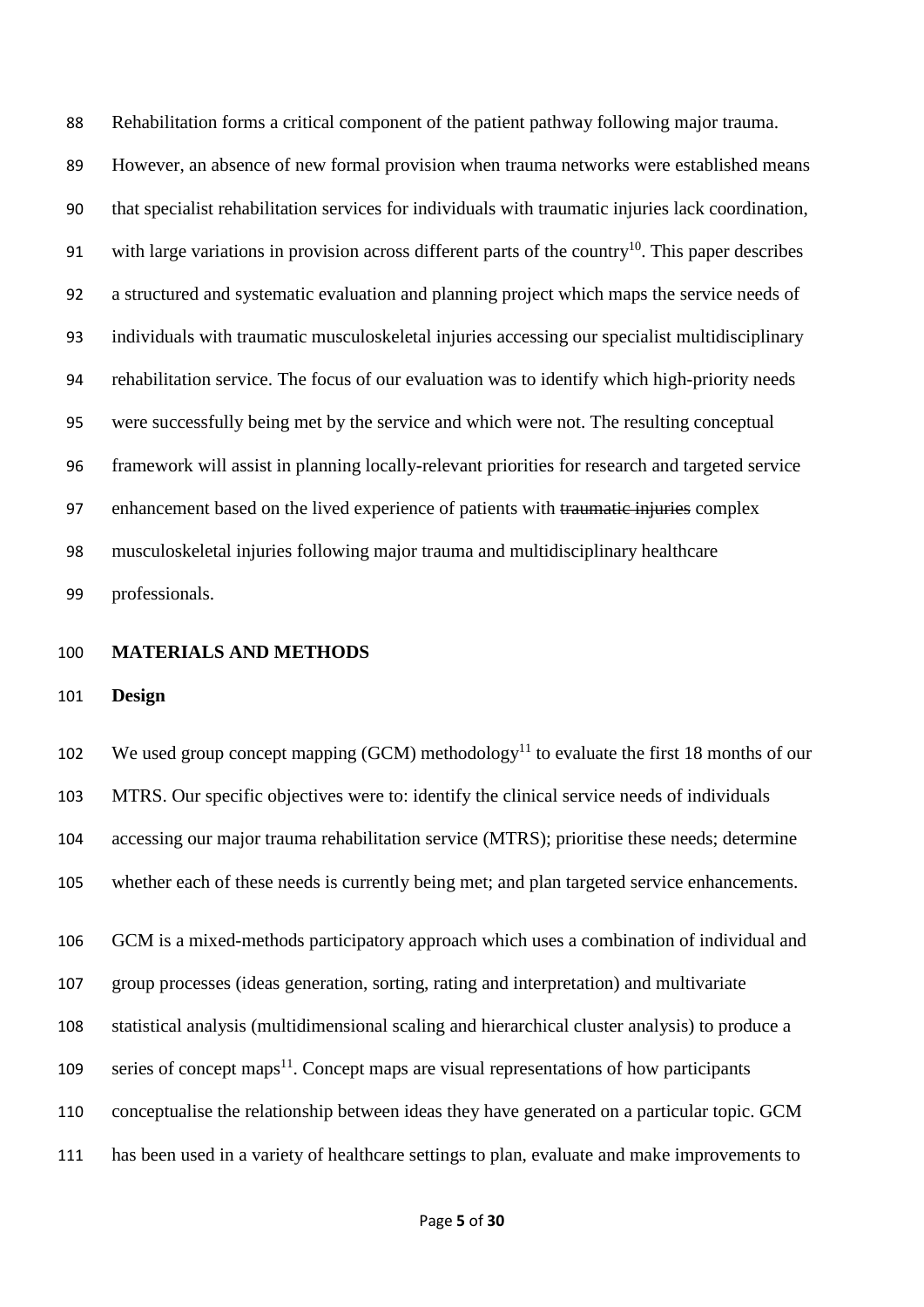112 existing healthcare policies, interventions and services. These include public health<sup>12</sup>,

113 fatigue<sup>13</sup>, mental health<sup>14</sup>, rheumatology<sup>15</sup>, cancer care<sup>16</sup> and vocational rehabilitation<sup>17</sup>.

**Setting**

 Data collection took place at the Royal Victoria Infirmary Great North Trauma and Emergency Centre, North East England over a 6 month period (March 2018 – August 2018). The MTRS at the Royal Victoria Infirmary was established in November 2016 in response to a local gap-analysis which aimed to examine current rehabilitation provision for patients following major trauma across North East England and produce a set of recommendations to 120 support future service development and commissioning<sup>10</sup>. In contrast to other groups of patients requiring specialist rehabilitation (such as those with traumatic brain and spinal cord injury), the gap-analysis identified that patients with musculoskeletal trauma in our local area were often rehabilitated in generalist facilities by uni-professional services, creating the potential for prolonged rehabilitation and poorer functional outcomes. Operating through a centralised hub-and-spoke arrangement, the MTRS now provides a range of clinical services for individuals presenting with complex musculoskeletal injuries following major trauma, and consists of a purpose-built 10-bedded inpatient rehabilitation unit, a coordinating rehabilitation hub and specialist multi-disciplinary outpatient clinic. During the first year (November 2016 – November 2017), 337 patients were admitted to the

 ten-bedded inpatient unit for specialist rehabilitation (197 male; mean age 54 years, SD 20). Approximately one third of patients (n=106) were over 65 years of age. The shortest length of stay on the unit was 0 days and the longest length of stay was 43 days, with a mean of eight days (SD 6.91).

# **Participant groups**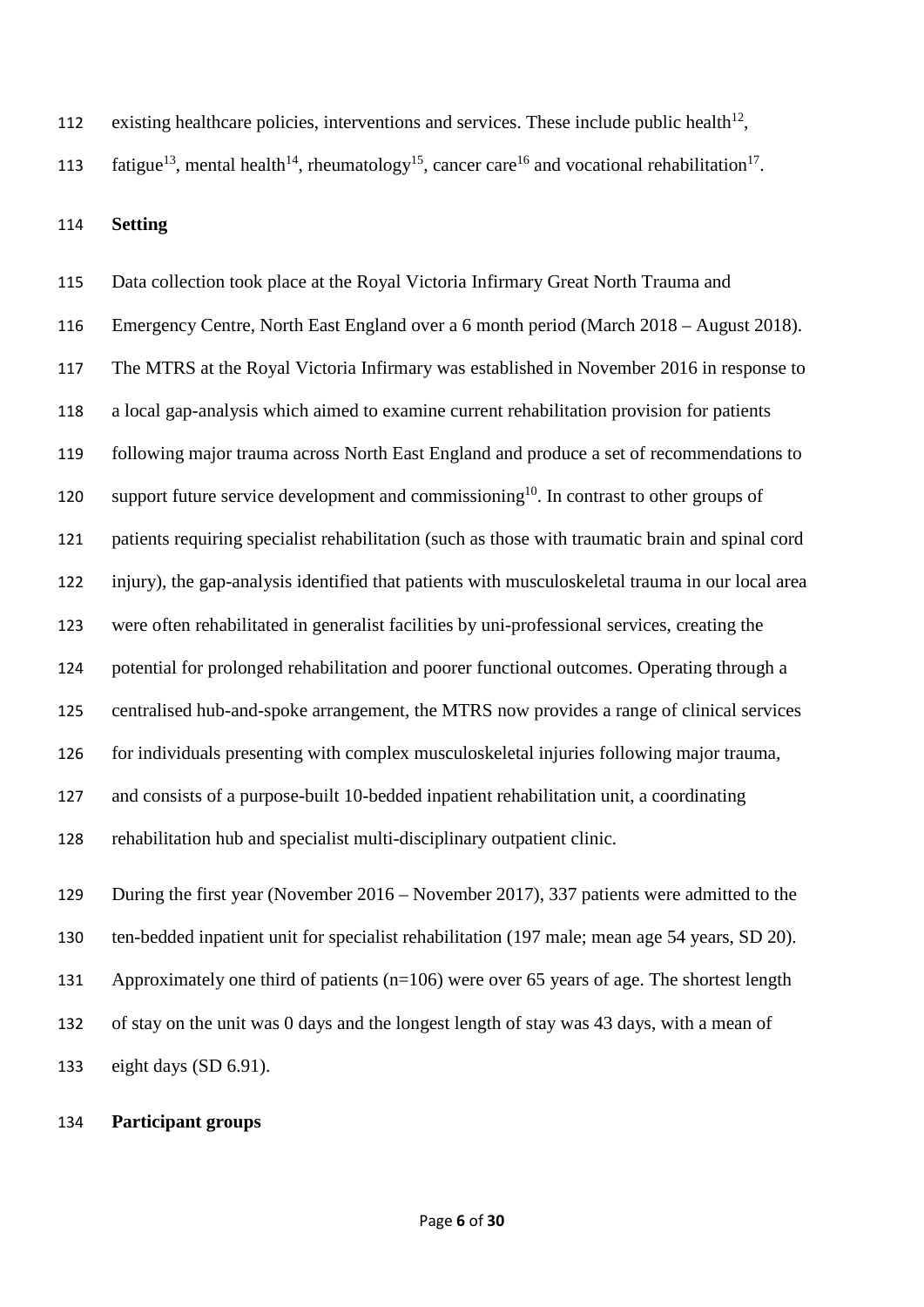We recruited participants from 2 stakeholder groups: individuals who had received inpatient care on the ten-bedded rehabilitation unit and were being followed up in the specialist multidisciplinary outpatient service, and their family members where appropriate; and multidisciplinary healthcare professionals responsible for providing care to individuals within both the ten-bedded rehabilitation unit and specialist outpatient clinic. Participants were identified at two distinct parts of the GCM process: during the ideas generation phase; and again during the sorting and rating activities.

 Thirty consecutive patients were invited to take part in the ideas generation activity during their usual outpatient clinic attendance. The activity was made available during six clinics (March 2018 – April 2018) for patients to complete as a pen and paper activity and place in a box in the waiting area.

 All 22 members of the MTRS Therapy Team (one consultant allied health professional; two major trauma rehabilitation leads; seven occupational therapists: five physiotherapists; two clinical psychologists; one speech and language therapist; one dietitian; one social worker; two rehabilitation assistants) were contacted by email and invited to participate in the ideas generation activity via a secure web-link. Email invitations were also sent to three consultant trauma and orthopaedic surgeons, one consultant in rehabilitation medicine, 25 staff nurses and 15 support workers. Email invitations were sent out in April 2018. Participants were given four weeks to complete the activity online. A single reminder email was sent one week before the online ideas generation activity closed for analysis.

 Eight weeks after the ideas generation activity closed, the same 66 multidisciplinary healthcare professionals were contacted by email and invited to participate in the sorting and rating activities. Twenty three consecutive patients attending the specialist multidisciplinary outpatient clinic between June 2018 and August 2018 were also invited to take part in the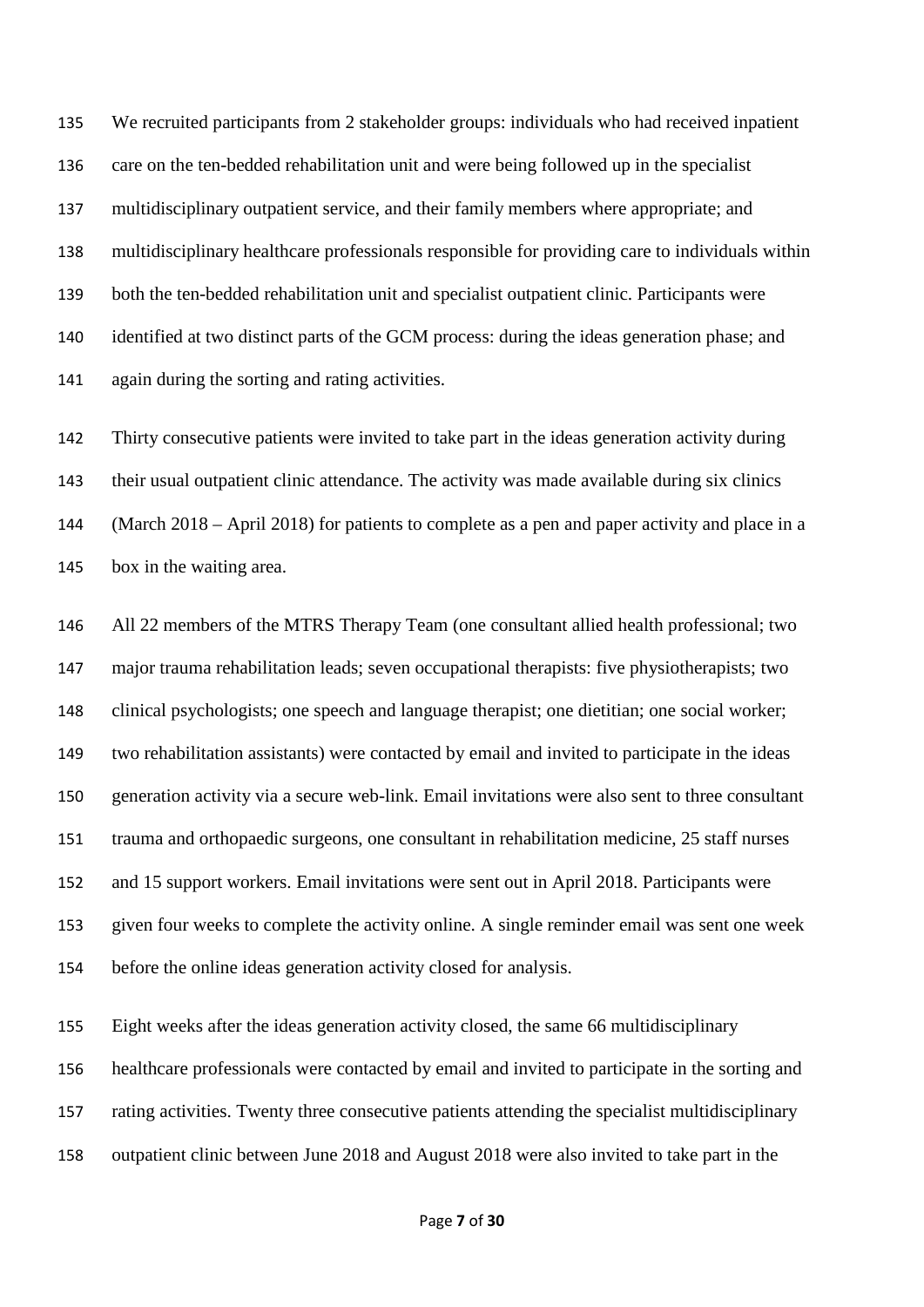sorting and rating activities during their routine clinic attendance. Because the sorting task can be time-consuming to complete, participants were able to take part in the rating activity without having to complete the sorting task.

### **Data collection and analysis**

 GCM typically involves five distinct stages: ideas generation; statement reduction; sorting; rating; and data analysis. These stages are described sequentially below.

### *Stage 1: ideas generation*

 Participants were invited to respond to a focus prompt, an incomplete sentence they could complete as many times as they wished. The precise wording of the focus prompt aimed to identify the clinical service needs of individuals accessing the MTRS. The focus prompt was: *"A specific way the rehabilitation service really makes a difference to people following major trauma is …."*

 This process generated a list of statements from all participants taking part in this stage of the project. The ideas generation activity was performed independently by participants. However, the healthcare professionals completing the task online could see the statements provided by those who had completed the activity previously. The patient responses were not added to the online interface until after the ideas generation activity had closed for analysis. Consequently, the healthcare professionals did not have access to the statements generated by patients during this initial stage of data collection.

 The authors (LR and KH) had access to statements generated by patients and healthcare professionals throughout the data collection process. Interim analysis of these statements 180 meant that the ideas generation activity could be continued until data saturation<sup>18</sup> was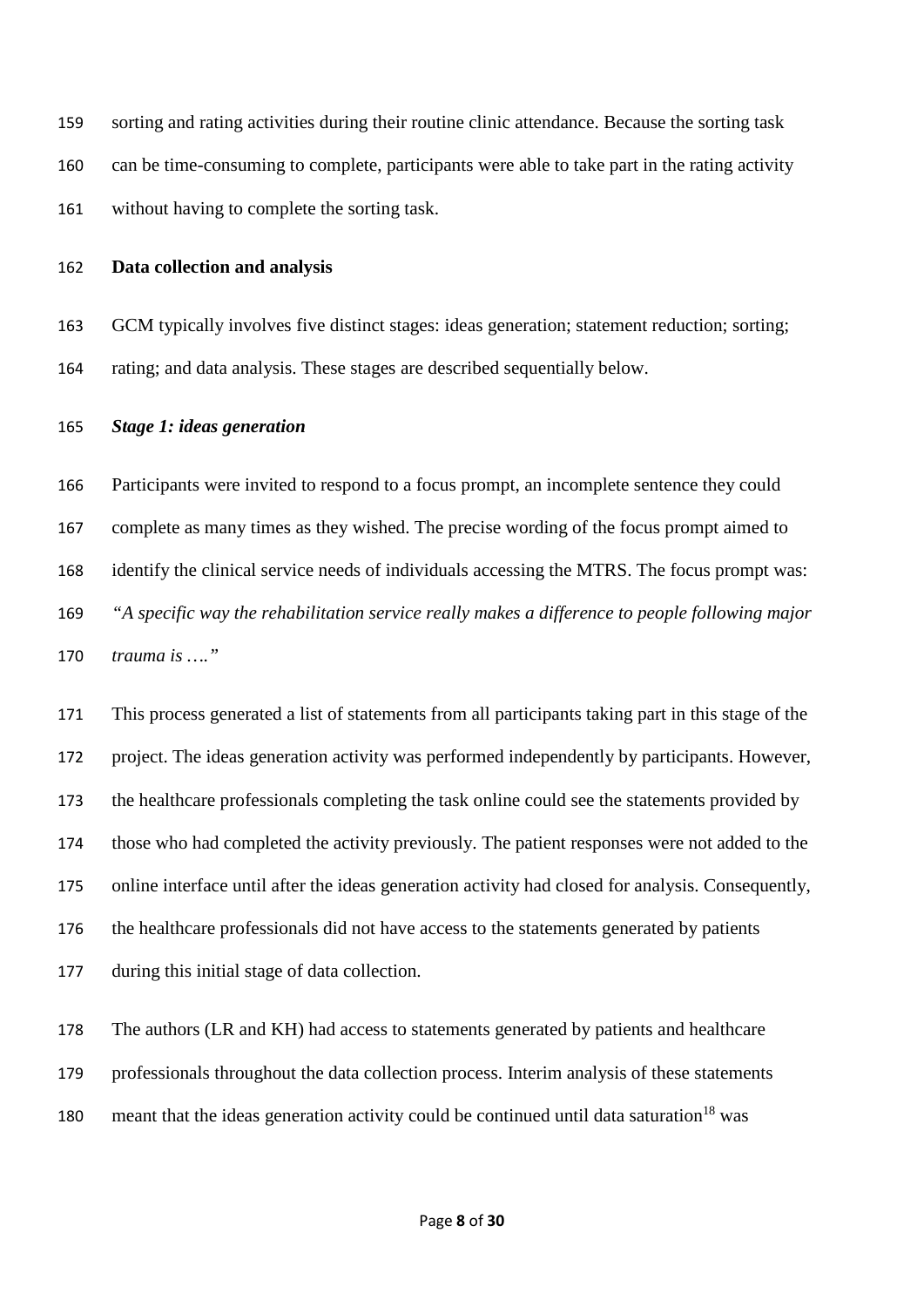achieved within each participant group. At this point, no new ideas were generated through 182 the qualitative responses received.

### *Stage 2: statement reduction*

 To create a manageable group of items representative of the ideas generated in Stage 1, the full list of statements was reduced to a shorter list of unique ideas by LR and KH. First, we split statements containing more than one idea into separate statements. Next, we applied a keyword to each statement, formed groups of statements containing the same keyword, and considered them in turn. Duplicate statements were removed and those describing the same or 189 overlapping ideas combined<sup>18</sup>. The refined statement list was reviewed for syntax and readability by the full project team.

### *Stage 3: sorting activity*

 Each statement was randomly allocated a number between one and 65 within the software 193 used for this GCM project (CS Global  $MAX^{TM}$ ). The numbered statements were printed onto individual cards and participants were asked to sort them by creating piles of statements with similar meanings 'in a way that makes sense to you'. Participants received the following guidelines for the sorting task: all items could not be put in a single pile; all items could not be put into their own separate piles; items could not be placed in two piles simultaneously; and there could not be any 'miscellaneous' piles. On completion of the sorting activity, participants were asked to name each pile and document these on a recording sheet with the corresponding statement numbers.

### *Stage 4: rating activity*

 Participants were given a list of numbered statements and asked to rate each statement on a 203 five point Likert scale in relation to: perceived importance; and current success  $(1 =$  relatively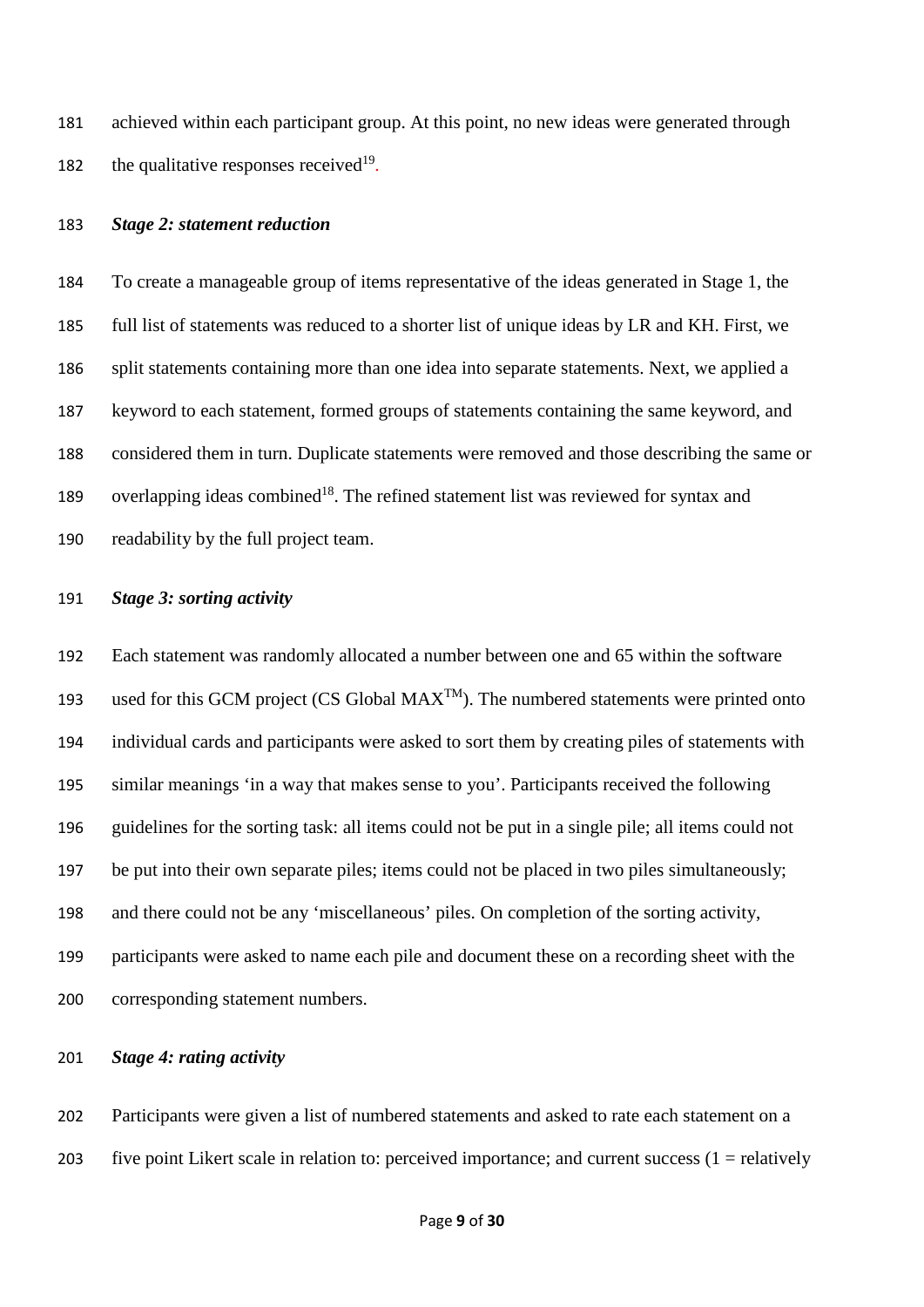204 unimportant / need not being met at all;  $5 =$  extremely important / need is successfully being met).

### *Stage 5: data analysis*

207 Analysis of the sorting and rating data was performed via the CS Global  $MAX^{TM}$  web-based platform specifically designed for GCM projects.

Multidimensional scaling was used to generate a point map depicting each of the numbered

210 statements and the relationships between them based on a summed square similarity matrix<sup>20</sup>.

211 Statements frequently sorted together were placed closer together on the point map, as

participants considered them to be conceptually similar during the sorting activity.

Hierarchical cluster analysis was used to partition the point map into non-overlapping

214 clusters<sup>19</sup>. The CS Global MAX<sup>TM</sup> platform combined clusters one at a time and the

statements within each cluster were examined to ensure they conveyed the overall theme.

This data reduction technique continued until it no longer made sense to proceed to the next

iteration as the contents of the cluster were considered conceptually too broad. Maps

containing as many as 20 clusters and as few as four clusters were considered during an

219 initial interpretation session by LR and  $KH^{18}$ . A provisional cluster solution was decided

upon through discussion and subsequently agreed upon by the full project team. The software

suggested labels for each cluster based on the names participants give to their piles during the

sorting exercise and final cluster names were selected based on these suggestions.

 Model fit was assessed using the stress value, an indication of goodness of fit between the point map the total similarity matrix. The acceptable range for GCM projects is between 225  $0.205$  and  $0.365^{20}$ .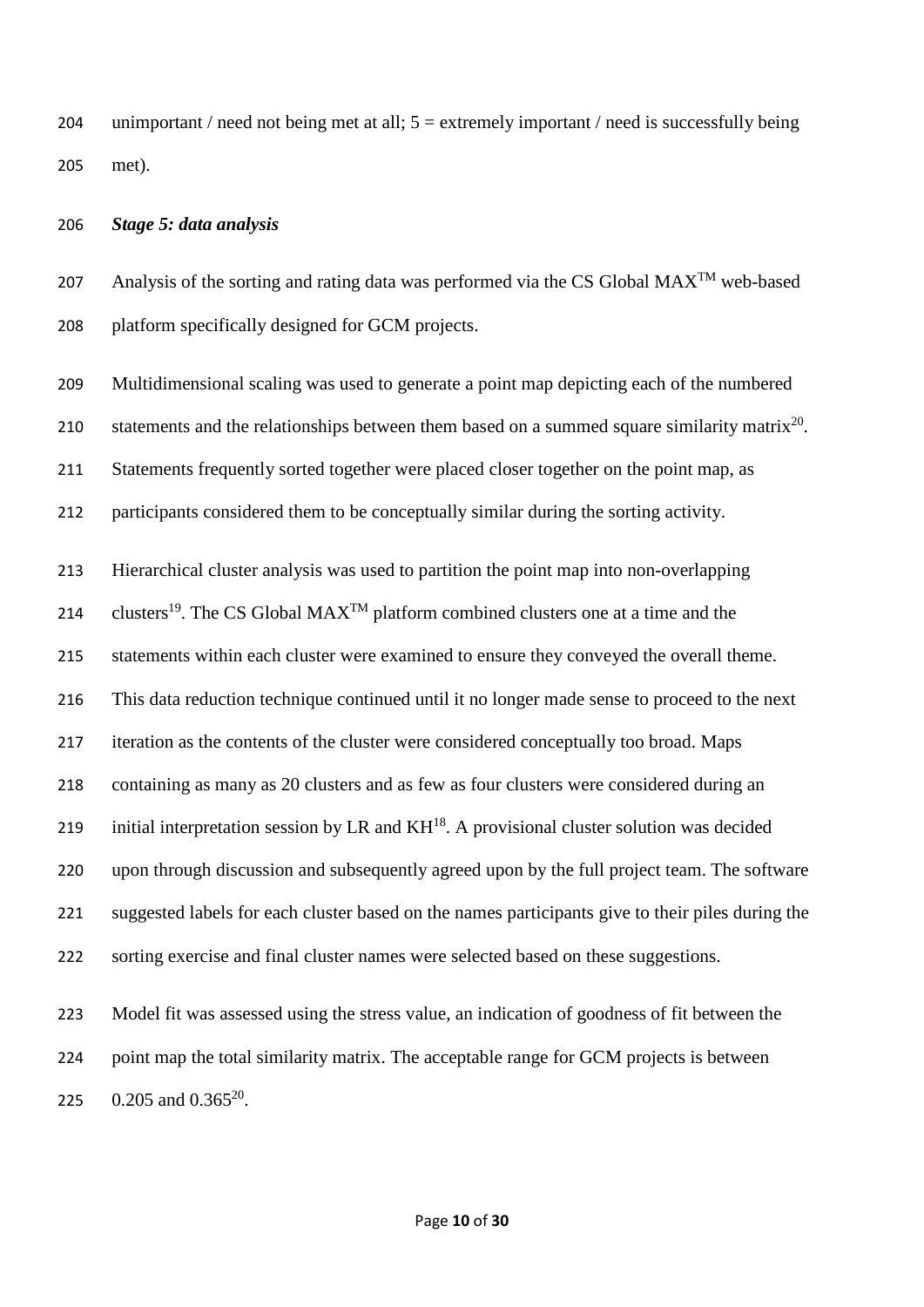Importance and current success ratings were examined at a cluster level (pattern matches) and individual statement level (go-zones). The pattern match evaluated the mean importance and mean current success for each of the themed clusters. Go-zones are bi-variate value plots of the importance and current success ratings that are divided into quadrants based upon the 230 mean values of those dimensions<sup>15</sup>. Statements that fall in the top-right quadrant of the go- zone are above the mean for importance and current success (high importance, high success), whereas statements that fall in the bottom-right quadrant are above the mean for importance but below the mean for current success (high importance, low success). The pattern matches and go-zones were used to prioritise the data into areas for targeted service enhancement.

### **Ethical approval**

 The project was reviewed by the Newcastle upon Tyne Hospitals NHS Foundation Trust Research and Development Department and considered to be service evaluation, meaning no Research Ethics Committee permissions were required. Approval was obtained from the Trust Information Governance Department prior to commencing data collection.

**RESULTS**

### **Participant characteristics**

 Twenty-eight patients and 30 healthcare professionals took part in the ideas generation activity. Twenty six healthcare professionals completed the sorting and rating activities. Twenty-three patients took part in the rating activity, of which eight also completed the sorting activity. To reduce the burden on the participants' time, different patients were approached to take part in the ideas generation and sorting / rating activities. However, because recruitment coincided with routine clinic appointments, four patients attending the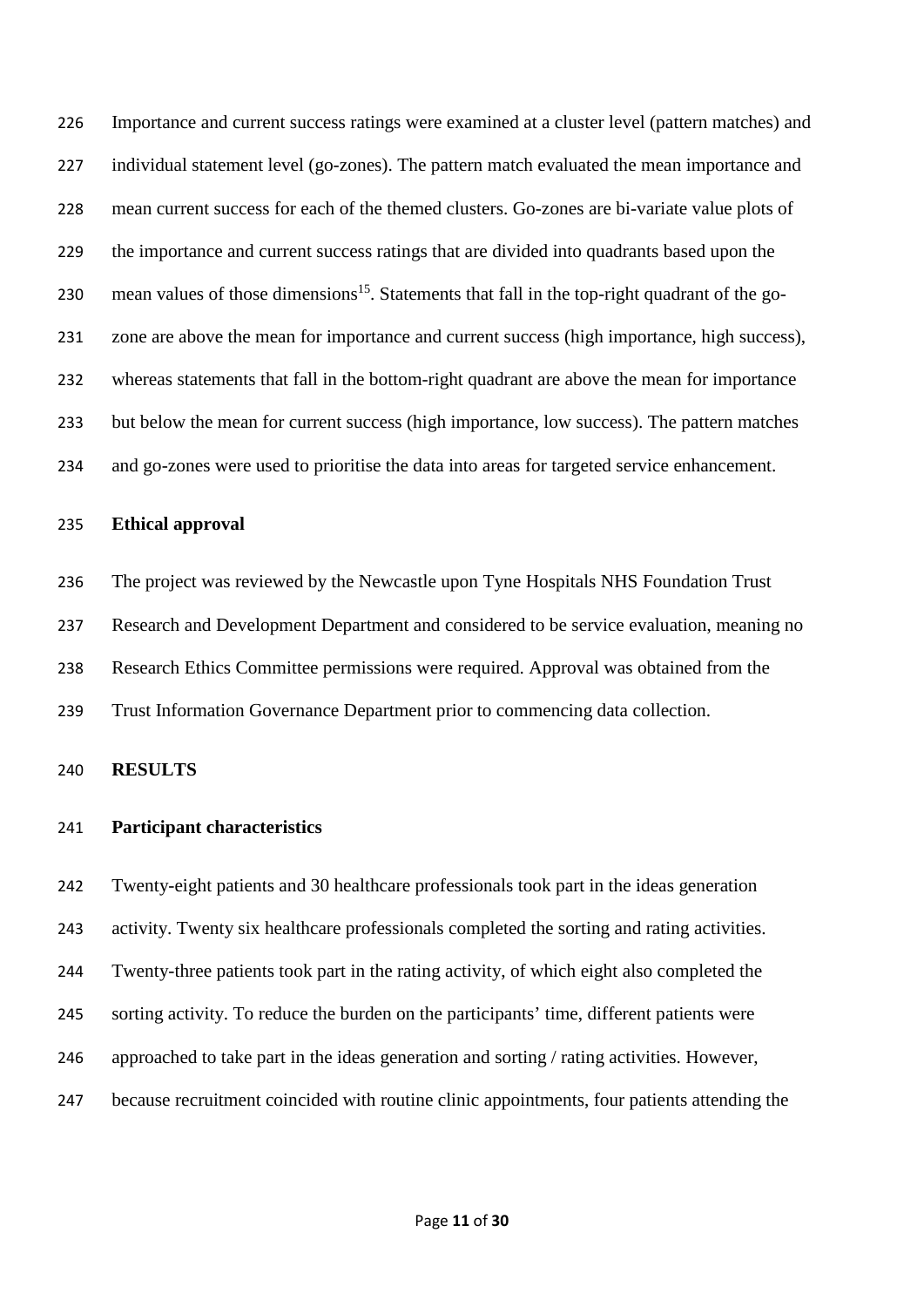multidisciplinary outpatient service participated in both the ideas generation and sorting / rating activities at different time points throughout the data collection process.

 Forty-seven patients took part in at least one of the data collection stages, of which 28 were male. The mean age was 52.57 (SD 17.10). In keeping with our clinical service specification, individuals presented with a range of complex musculoskeletal injuries following major trauma. Specific injury classifications were as follows: 27 multiple fractures; seven fractured hips under 65 years; five single open fractures; four chest traumas; two pelvic fractures; two spinal fractures, with no neurological involvement. We do not have demographic information for the healthcare professionals as the ideas generation, sorting and rating activities were undertaken anonymously.

### **Statements from stages 1 and 2 and concept maps generated from stages 3, 4 and 5**

 A total of 204 statements were produced by 58 participants during the ideas generation stage. These were distilled to a final set of 65 unique statements for the sorting and rating activities. Multidimensional scaling resulted in a point map with a stress value of 0.3134. A seven-item cluster map was agreed upon for the combined sample (patients and healthcare professionals), which contained the following named clusters: Communication and coordination; Emotional and psychological wellbeing; Rehabilitation environment; Early rehabilitation; Structured therapy input; Planning for home; and Long-term support. The smallest cluster (Early rehabilitation) contained 6 statements, and the largest cluster (Emotional and psychological wellbeing) contained 14 statements. The point cluster map is shown in Figure 1. Here, each statement is represented by a numbered point on the map. The points are grouped into the named clusters listed above. The seven clusters identified by this GCM project, together with their location on the point cluster map, illustrate participants' conceptualisation of a continuum of specialist rehabilitation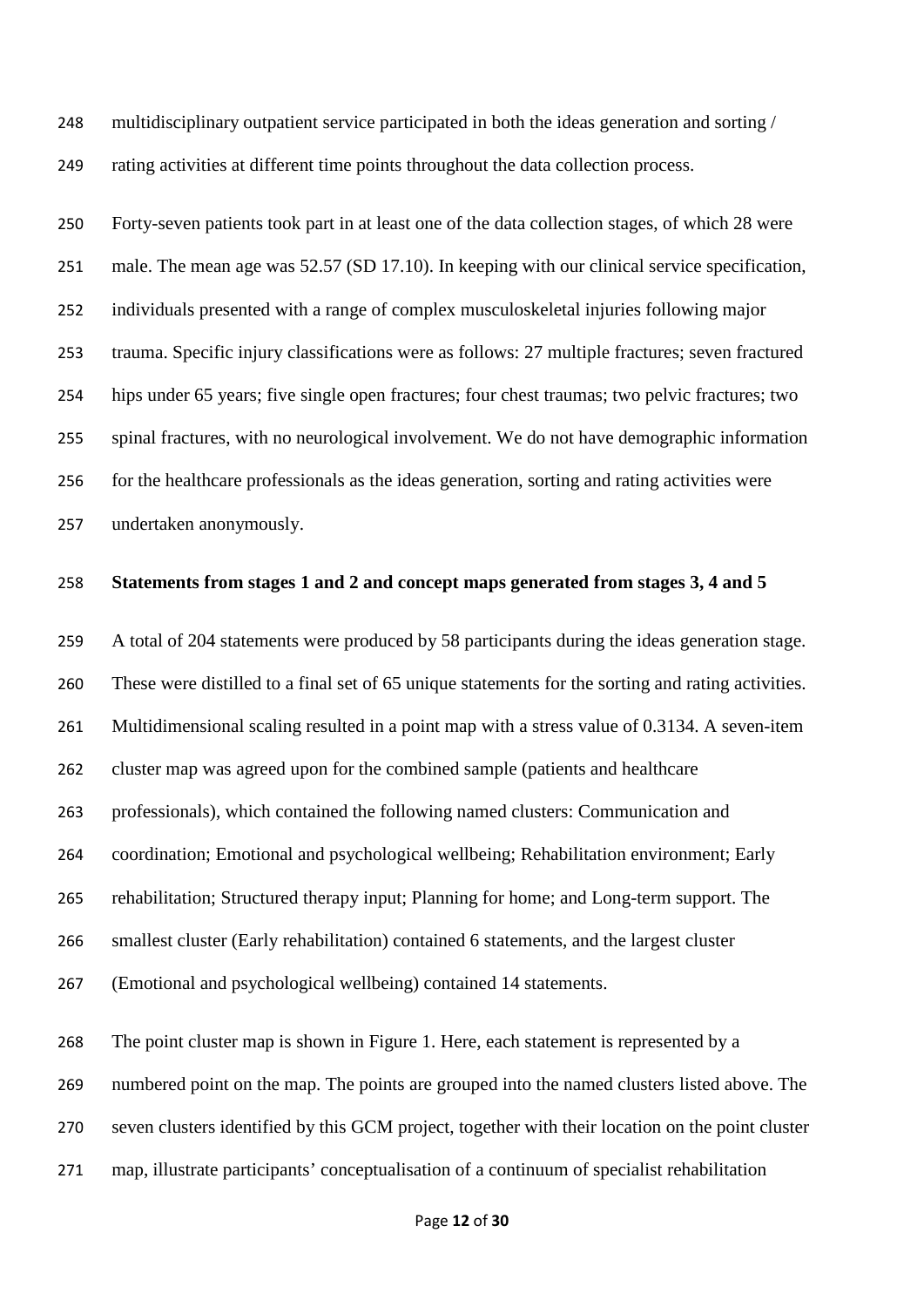provision across the recovery pathway, from early rehabilitation in an inpatient setting to longer-term support in the community following hospital discharge.

 The pattern match depicted in Figure 2 compares mean importance and success ratings for each of the seven clusters for all participants. Similarly ranked clusters for perceived importance (left) and feasibility (right) are depicted with horizontal lines. When healthcare professionals' and patients' mean scores were considered collectively, one cluster in particular (Planning for home) indicated discordant results (illustrated by an oblique line), being ranked highest for importance but only sixth-out-of-the-seven clusters for current success. Early rehabilitation was considered a high priority area in which patient's needs were being successfully met (ranked highest for current success and second for overall importance). The lowest ranked cluster for both importance and current success was Communication and Coordination. However, the oblique line indicates that participants perceived the importance of this cluster to be greater than current success. The correlation between mean importance and mean current success for all participants was moderate at 0.49. The pattern match in Figure 3 compares the mean importance and mean success ratings for patients (left) and healthcare professionals (right). The overall correlation for mean importance ratings by healthcare professionals and patients was relatively high at 0.85. The high levels of agreement in mean importance ratings are illustrated by the relatively horizontal lines, with only minor differences in the ranked order of importance by the patients and healthcare professionals. In contrast, the mean perceived success ratings of patients and healthcare professionals showed high levels of discordance, with oblique lines for Long-term support (ranked second by patients, but only forth by healthcare professionals) and Planning for home (ranked forth by patients, and sixth by healthcare professionals). Although rankings were similar between both groups for Structured therapy input (ranked fifth by patients and healthcare professionals) and Communication and coordination (ranked seventh by patients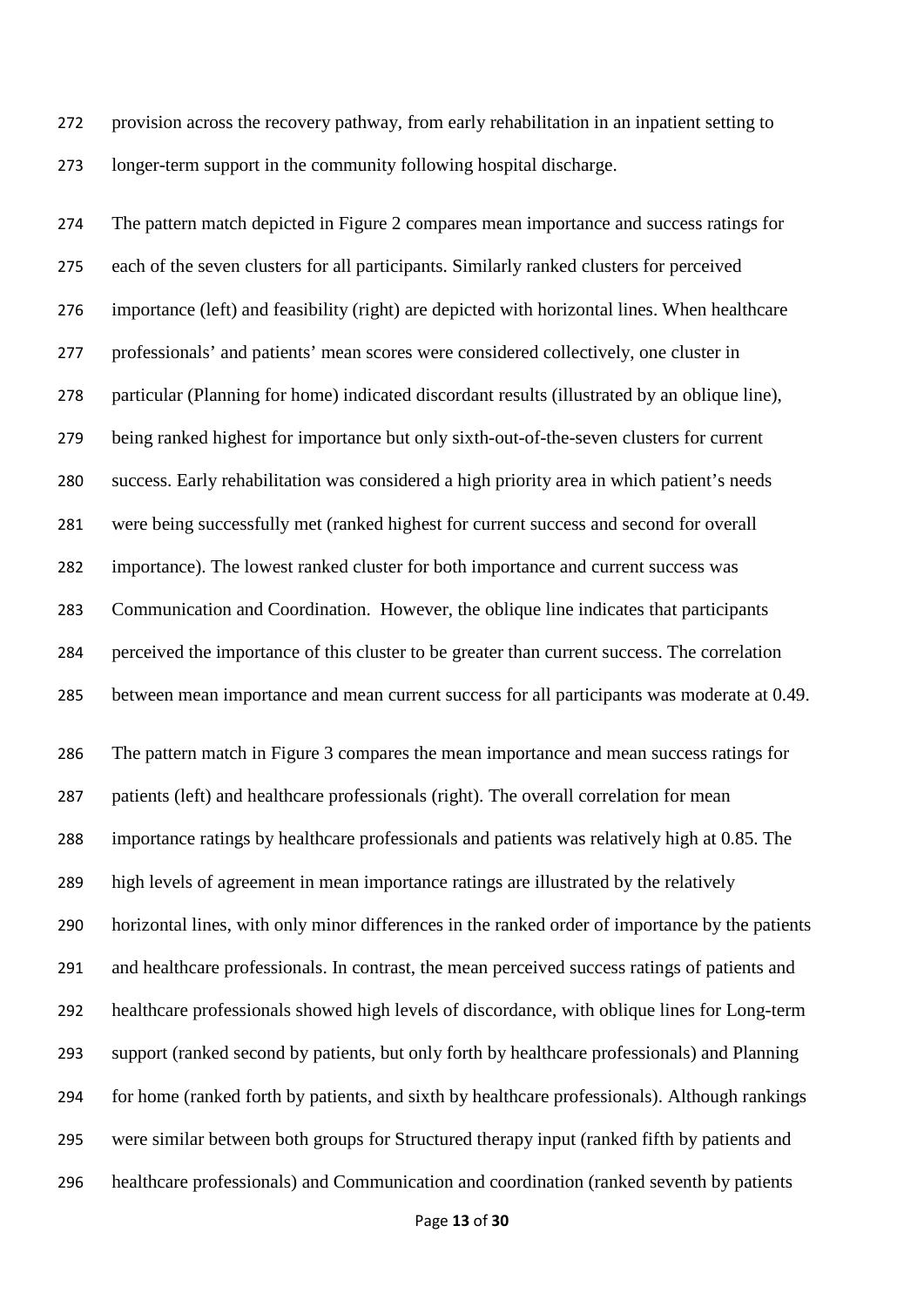and healthcare professionals), the oblique lines indicate that patients rated the current success of these two clusters more highly that healthcare professionals. The overall correlation for current success ratings between patients and healthcare professionals was 0.71.

 Go-zones were generated for each of the seven clusters (Figure 4). The zones of particular interest for this project were high importance / high current success (priority needs that are being successfully met) and high priority / lower current success (priority areas for targeted service enhancement). These are represented by the upper-right and lower-right quadrants of the go-zone graphs respectively. Table 1 provides an overview of the individual statements contained within each of the seven themed clusters. We have highlighted the areas of current service provision perceived collectively by our participants to be of both high importance / high current success (upper right quadrant of each go-zone) and high priority / lower current success (lower right quadrant of each go-zone).

### **DISCUSSION**

 This project engaged a heterogeneous group of patients presenting with a variety of musculoskeletal injuries following major trauma and healthcare professionals in a structured and systematic GCM project to evaluate the first 18 months of a new specialist multidisciplinary rehabilitation service. The cluster maps presented in this paper depict where the MTRS successfully addresses issues which matter to patients with complex musculoskeletal trauma and healthcare practitioners as well as identifying key areas for targeted service enhancement.

 This GCM project was conducted with participants from a single major trauma centre in the North East of England. Consequently, the findings may not be generalisable to the wider trauma population. Nevertheless, the findings from this GCM project represent a multi-stakeholder conceptualisation of successful rehabilitation provision following major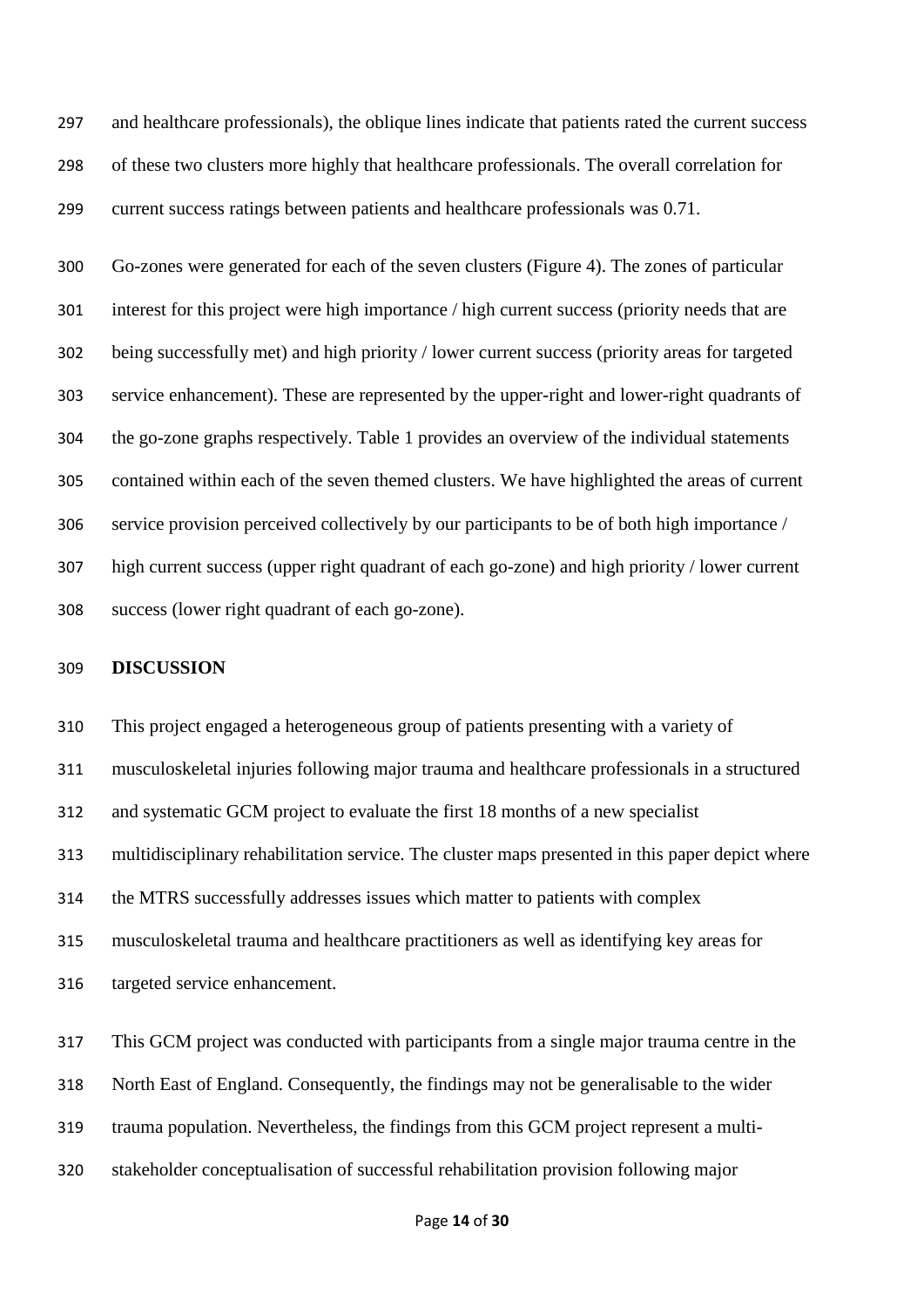musculoskeletal trauma which has not previously existed in the literature. In this section, we provide an overview of our key findings within the context of the wider rehabilitation literature to enable organisations to establish transferability of principles for their own patient populations and models of clinical service delivery.

 A substantial and emerging body of evidence exists to indicate that adequately-resourced major trauma centres, operating within regionalised trauma systems, increase survival for severely injured patients<sup>9</sup>. Despite such advancements, national audit data indicates that only 5% of NHS patients with traumatic injuries currently have access to specialist rehabilitation<sup>21</sup>, and there are limited guidelines or standards to inform the delivery of rehabilitation interventions for individuals following major trauma. Qualitative research from our team has previously described the patient experience following major trauma as a journey 332 through repair and rehabilitation to achieve recovery<sup>22</sup>. The conceptual framework presented in this paper would appear to support this injury trajectory and illustrates the importance of a continuum of rehabilitation provision across the recovery pathway following major musculoskeletal trauma, from early rehabilitation in an acute inpatient setting to long-term support in the community following hospital discharge.

 For many individuals and their family members, the psychological consequences of major trauma can be complex and lifelong<sup>23</sup>. The findings from this GCM project would indicate that promoting emotional and psychological wellbeing following complex musculoskeletal trauma extends far beyond #62 ac*cess to specialist psychology input on the ward* (low importance / high success) and #27 *access to specialist psychology as an outpatient* (low importance / low success). Participants in our GCM project described an integrated approach to clinical service delivery in which all staff members provided #5 *support to overcome the mental stress of an incident as opposed to just focusing on physical injuries.* Patients with traumatic musculoskeletal injuries valued and benefitted from #52 *the constant support and*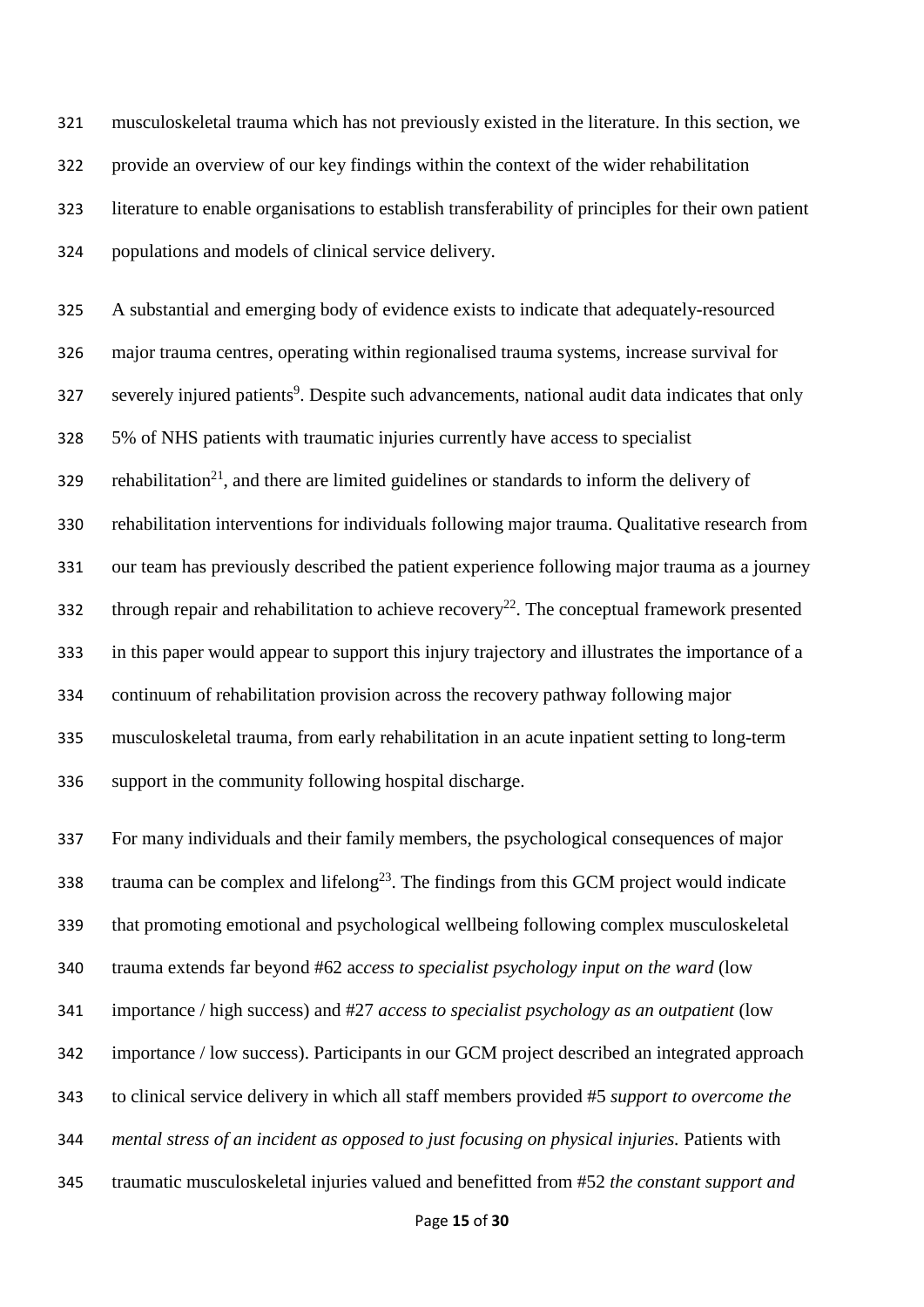*encouragement provided during therapy sessions* as well as #30 *a positive outlook from staff when patients feel quite depressed by their injuries.* It is our recommendation that healthcare professionals from all disciplines must be skilled to provide emotional support to individuals with traumatic injuries and receive the necessary education and training to identify patients requiring formal psychological interventions for sustained symptoms of distress at every stage of the rehabilitation pathway.

 Goal-setting was identified as a core component of emotional and psychological wellbeing, with #15 *encouraging patients to list their own goals* identified as an important area of clinical practice that was being successfully met by the MTRS. In contrast, #53 *setting challenging goals that help patients both physically and mentally when achieved* was identified as an important area for targeted service enhancement. Therapy input in the early stages of rehabilitation often needs to concentrate on getting patients ready for discharge as soon as possible<sup>24</sup>. Consequently, initial treatment goals tend in be formulated from a professional perspective and focus on regaining independence in functional tasks, such as transfers and basic self-care activities<sup>24</sup>. In many cases, it is not until the patient returns home that they are encouraged to set more ambitious and meaningful goals in keeping with their 362 pre-injury status and function<sup>25</sup>. To improve engagement with therapy interventions following major musculoskeletal trauma, healthcare professionals should be encouraged to work collaboratively with individuals and their family members to set structured goals that can be adapted to the patient's needs and definition of problems over time and across rehabilitation settings.

 This GCM project identified #36 *having pain relief readily available,* and #39 *having access to the specialist pain team* as areas of high importance / low current success within the MTRS (Rehabilitation environment cluster). Effective and timely pain management has been shown to reduce the stress response following traumatic injury, promote early healing, shorten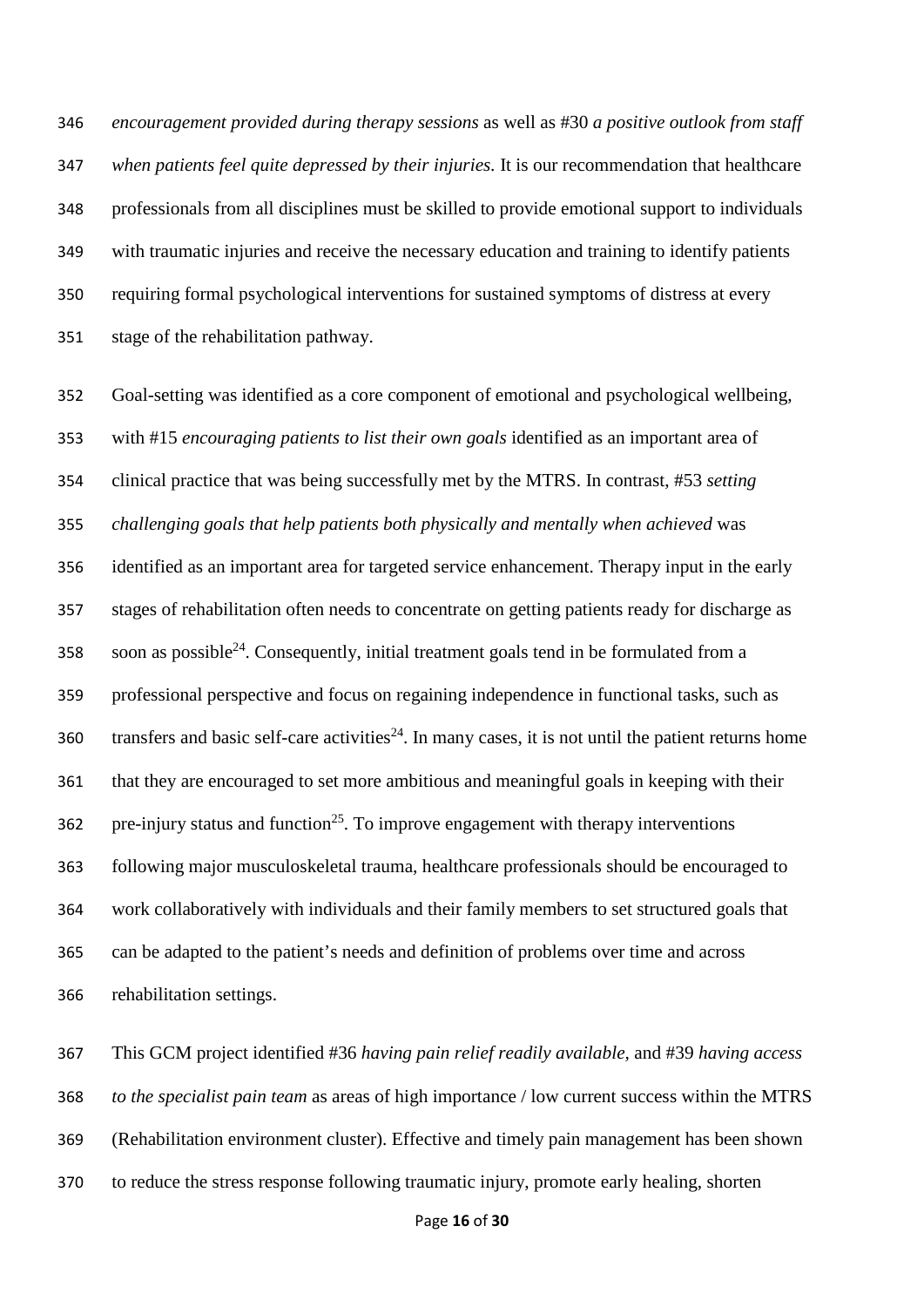hospital stay and reduce the risk of chronic pain<sup>26</sup>. In many cases, however, pain hinders 372 rehabilitation and recovery<sup>27</sup>, with up to 18% of the major trauma population going on to develop problems with chronic pain post-injury<sup>28</sup>. Guidelines from the National Institute of  $B<sub>1</sub>$  Health and Care Excellence<sup>29</sup> and Royal College of Anaesthetists<sup>30</sup> recommend that patients in a major trauma centre have access to specialist pain management services. However, these guidelines tend to focus on the acute trauma post-trauma period, and offer little guidance in relation to pain management during the rehabilitation phase of the recovery pathway.

 The context in which a patient's injury occurred can have a profound effect on their interpretation and experience of pain following major trauma<sup>31</sup>, and evidence would indicate that an individual's psychological disposition may be used to accurately predict recovery and 381 the likelihood of chronic pain developing post-injury<sup>32</sup>. Traditional practice dictates that individuals with traumatic injuries are managed within an acute biomedical care model. However, these observations support the exploration of more psychologically-based pain management strategies following major musculoskeletal trauma. The introduction of a 385 multidisciplinary transitional pain service<sup>33</sup> could also help to identify at-risk patients and optimise pain management for individuals with traumatic musculoskeletal injuries, offering a range of tailored and timely interventions across the hospital-to-home trajectory.

 In GCM projects, the orientation of the clusters relative to the top or bottom of the map has no particular meaning, but the location of the clusters relative to one another helps describe  $t$  390 their relationship<sup>12</sup>. The Communication and coordination cluster is located centrally on our point cluster map, indicating a conceptual link between this cluster and the surrounding clusters. Statements relating to communication and coordination were identified in five of the seven clusters, highlighting the importance of this conceptual theme across all phases of the rehabilitation pathway. Participants valued #60 *the ability to ask questions throughout the recovery process* (Planning for home cluster) as well as *#37 being listened to at every*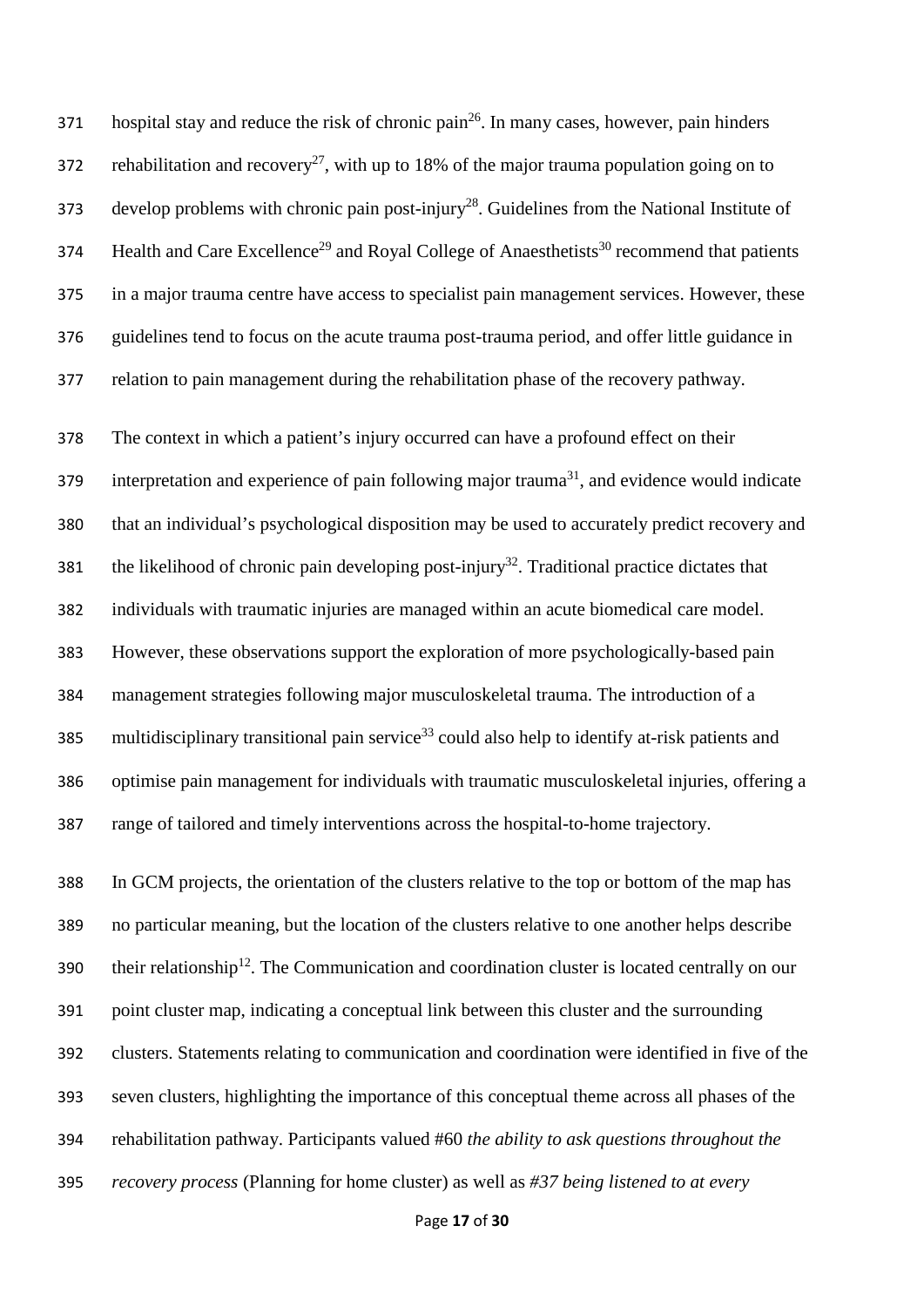*appointment and receiving answers to all questions* (Long-term support cluster). There were occasions, however, when patients and multidisciplinary healthcare professionals experienced significant barriers to effective communication and information provision, with #25 *good communication between doctors, therapists and nursing staff,* and #63 *the provision of consistent information* (Planning for home cluster) identified as important areas for targeted service enhancement.

 In this GCM project, #33 *ensuring therapy sessions are coordinated with nursing activities,* and #34 *ensuring a seamless transfer between acute wards, rehabilitation unit, home, and after-care* were identified as key improvement targets (Structured therapy input cluster). In contrast, #31 *having a keyworker assigned to help make sense of the information coming from different doctors and consultants,* and #40 *keyworkers ensuring that their patients are comfortable and can ask questions without fear* (Communication and co-ordination cluster), together with #8 *having a keyworker to contact on the ward and longer-term* (Long-term support cluster) were highlighted as important areas of good practice. An enhanced understanding of the types of information needed and the most appropriate communication strategies for sharing this information may assist healthcare professionals to work more 412 effectively with patients with traumatic musculoskeletal injuries and their family members<sup>34</sup>. With the appropriate level of training and resources, the findings from this GCM project would indicate that multidisciplinary healthcare professionals working in defined keyworker roles are well-positioned to provide anticipatory information and guidance to collaboratively address patient goals across the rehabilitation pathway.

### **Strengths, limitations and recommendations**

 Fifty eight participants (28 patients and 30 healthcare professionals) took part in the ideas generation activity, 49 participants (23 patients and 26 healthcare professionals) completed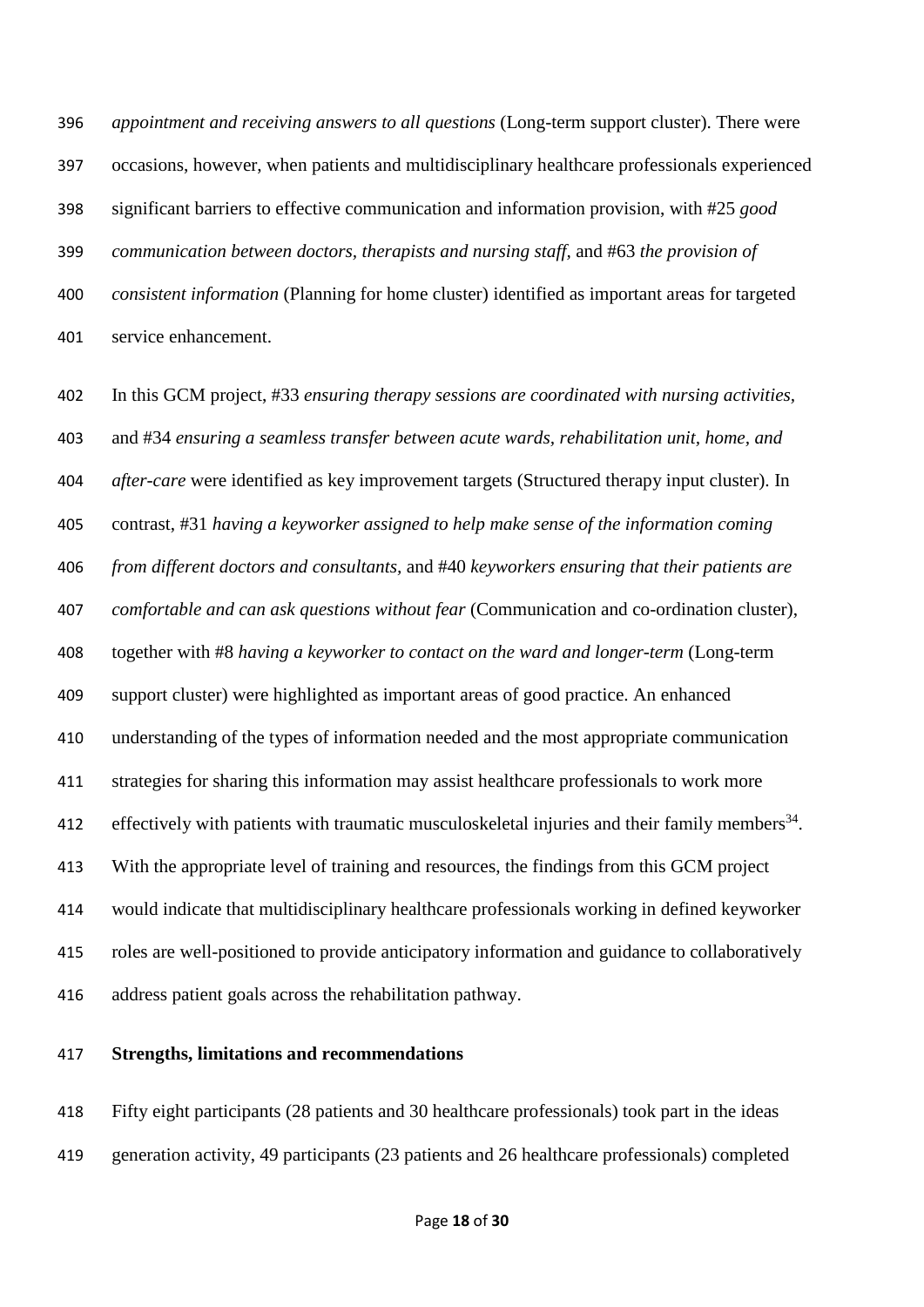the rating activity and 34 (eight patients and 26 healthcare professionals) the sorting task. Despite being an exploratory single centre service evaluation, our sample size is within the 422 acceptable range for GCM projects<sup>18</sup>. A pooled analysis of 69 GCM studies undertaken by Rosas and Kane reported samples sizes between 20 and 649 following the introduction of a 424 web-based platform for the concept mapping procedure<sup>20</sup>.

 We elected to recruit individuals from our multidisciplinary out-patient clinic to ensure participants had experienced the full continuum of rehabilitation provision available in our local region. Although the mean age of patients participating in this GCM project was comparable to the mean age of the wider trauma population accessing our MTRS (52.57 years, SD 17.10 and 54 years, SD 20 respectively), it is acknowledged that the recruitment of consecutive patients had the potential to miss important participant characteristics, and that this could have impacted on the results obtained. Participants presented with a wide range of musculoskeletal injuries following major trauma and were at least 8 weeks post-hospital discharge. However, the use of a sampling framework would have enabled us to purposively sample individuals with a range of pre-determined participant characteristics, minimising the 435 risk of under-representation of important sub-groups of patients<sup>35</sup>.

 Every effort was made to invite and include healthcare professionals from a broad range of disciplines. However, guidance from our Trust's Information Governance Department required online data to be collected anonymously. Consequently, we are not able to report the demographic information of the healthcare professionals choosing to participate in the ideas generation, sorting and rating activities. With a response rate of 45% (ideas generation) and 39% (sorting and rating), we cannot rule out the possibility of selection bias and it is possible that certain staff groups may have been poorly represented during the data collection process. Despite these potential limitations, our GCM project compares favourably with Rosas and 444 Kane's pooled analysis where participation rates averaged 20-30% across the sample<sup>20</sup>.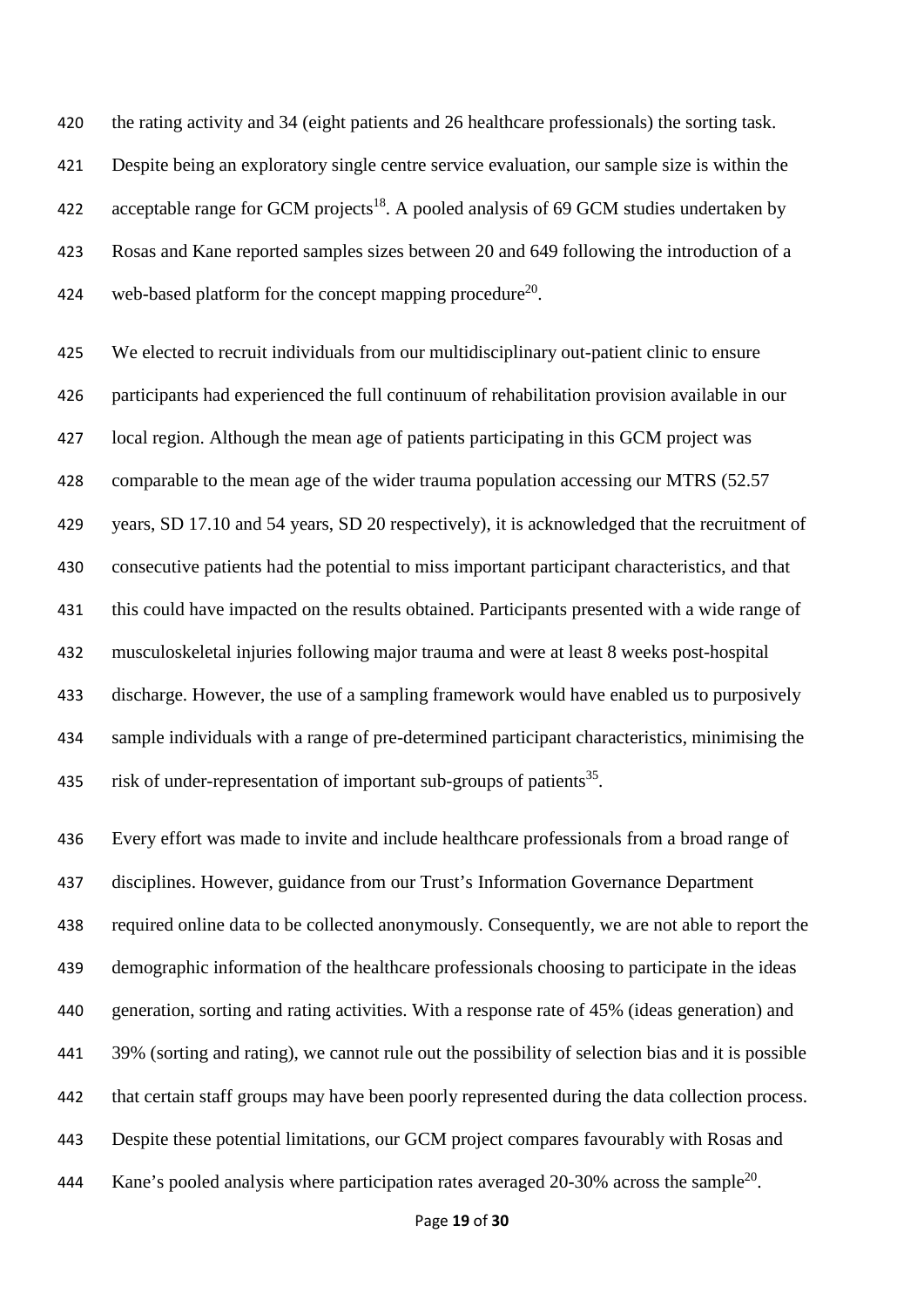Future GCM work with senior managers, commissioners, community rehabilitation teams and social services colleagues may help to further refine and develop the cluster maps presented in this paper.

 The sorting task can be a time consuming activity. The recommended number of participants required for the sorting activity is  $25^{20}$ . Although 34 participants took part in the sorting activity within our GCM project, only eight of these were patients of the MTRS. This could have biased the organisation and orientation of the final clusters. However, the sorting activity is largely dependent on the statements provided during the ideas generation activity of which there was almost equal representation from patients and healthcare professionals. Forty seven patients with a wide diversity in age and injury classification participated in at least one of the data collection stages, with 23 patients rating the statements obtained from the ideas generation activity. It is acknowledged that the rating data specifically pertains to the clinical service under evaluation. Researchers and rehabilitation specialists are encouraged to consider the utility of the results to improve the quality of care in their organisations. Those lacking the necessary time or resources to complete their own GCM project may wish to undertake their own rating exercise using the 65 statements presented in this paper to identify key areas for targeted service enhancement.

### **CONCLUSION**

463 We have identified and organised the service needs of a heterogeneous group of patients with a variety of complex musculoskeletal injuries following major trauma and multidisciplinary healthcare professionals. Despite being relatively early in its conceptualisation and implementation, the findings from this GCM project would indicate that the MTRS is successfully addressing a large number of areas deemed important by patients and healthcare professionals. The conceptual framework presented in this paper illustrates the importance of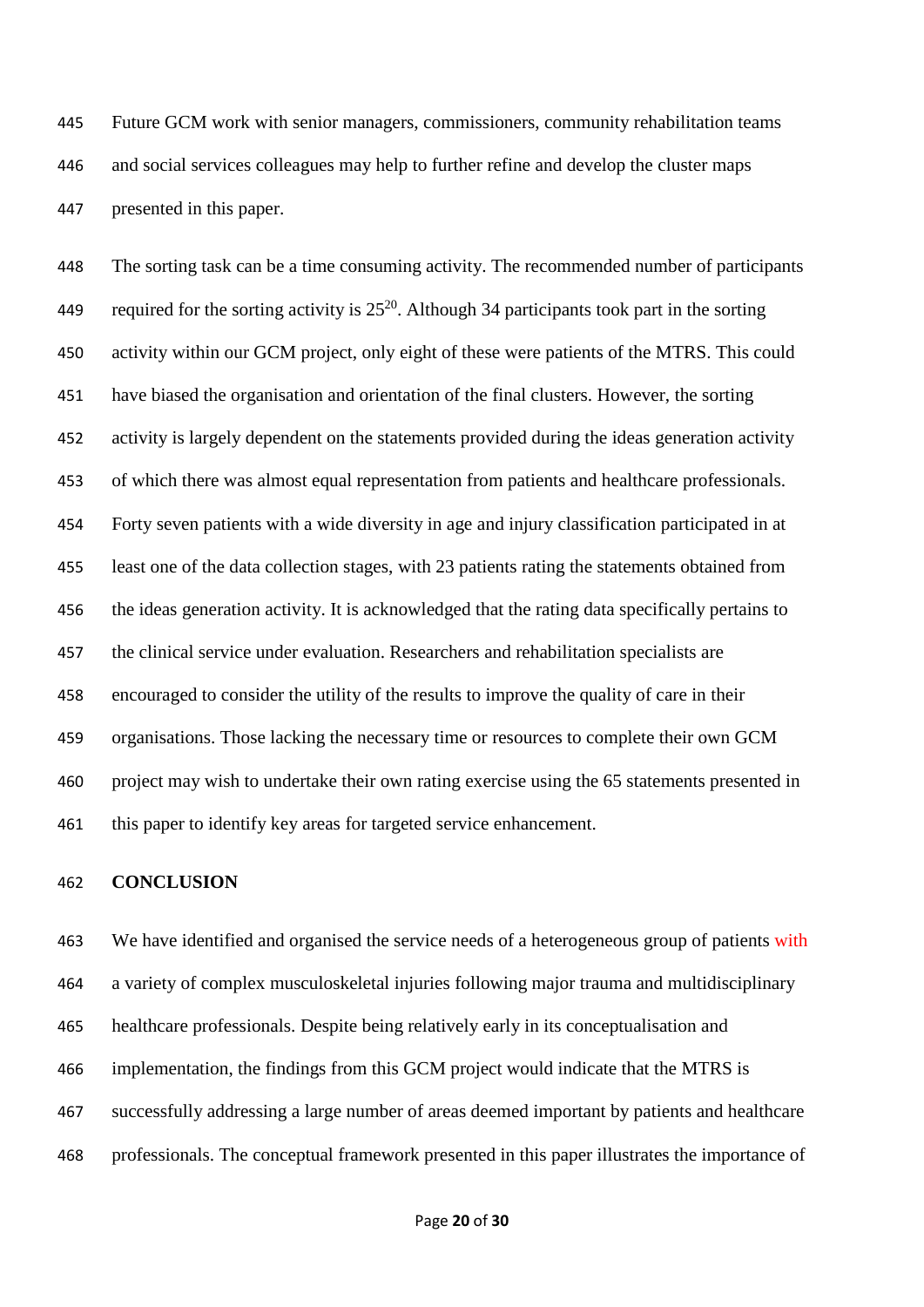a continuum of rehabilitation provision across the recovery pathway, from early rehabilitation in an acute inpatient setting to longer-term support in the community following hospital discharge. GCM provided a structured and systematic approach for identifying specific areas for targeted service enhancement across the recovery pathway, and could be used as a useful benchmark from which to track future service changes and facilitate the co-design of new rehabilitation interventions for individuals following major musculoskeletal trauma.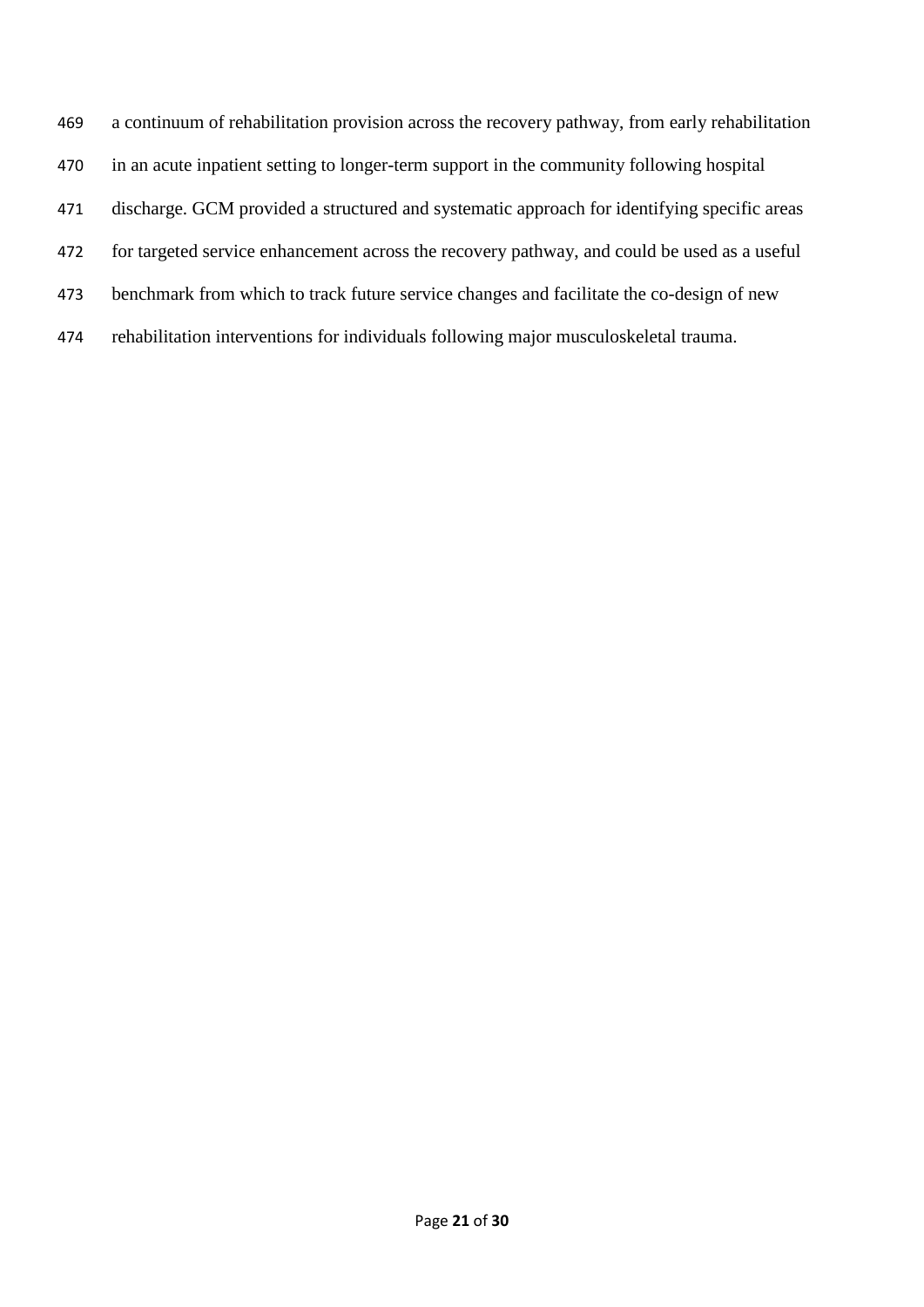# **References**

1. National Audit Office. Major trauma care in England. London: the Stationery Office; 2010

2. World Health Organization Department of Violence, Injury Prevention and Disability. Violence, injuries and disabilities: biennial report 2010-2011. Geneva: WHO; 2012

3. Kellezi B, Baines DL, Coupland C, Beckett K, Barnes J, Sleney J, et al. The impact of injuries on health service resource use and costs in primary and secondary care in the English NHS. *J Public Health* 2015; 38: e464-e471

4. Kendrick D, Vinogradova Y, Coupland C, Christie N, Lyons RA, Towner E, et al. Getting back to work after injury: the UK Burden of Injury multicentre longitudinal study. *BMC Public Health* 2012; 12: 584

5. Black C. *Working for a healthier tomorrow. Dame Carol Black's review of the health of Britain's working age population.* London: TSO; 2008

6. Black C and Frost D. *Health at work: an independent review of sickness absence.* London: TSO; 2011

7. Dinh M, Bein K, Gabbe B, Byrne C, Petchell J, Lo S, et al. A trauma quality improvement project associated with improved patient outcomes: 21 years of experience at an Australian Major Trauma Centre. *Injury* 2014; 45: 830-834

8. Truchon C, Moore L, Belcaid A, Clement J, Trudelle N, Ulysse MA et al. Dhaping quality through vision, structure and monitoring of performance and quality indicators: impact story from the Quebec Trauma Network. *International Journal of Technology Assessment in Healthcare* 2017; 33: 1-5

9. Moran CG, Lecky F, Bouamra O, Lawrence T, Edwards A, Woodford M, et al. Changing the system – major trauma patients and their outcomes in the NHS (England) 2008-17. *E Clinical Medicine* 2018; 2-3: 13-21

10. Irwin J and Carter A. Major trauma patients with musculoskeletal injuries: rehabilitation pathway inadequacies. *Int J Ther Rehabil* 2013; 20: 376-377

11. Trochim W. An introduction to concept mapping for planning and evaluation. *Eval Program Plann* 1989; 12: 1-16

12. Anderson LA, Slonim A, Yen IH, Jones DL, Allen P, Hunter RH, et al. Developing a framework and priorities to promote mobility among older adults. *Health Educ Behav*  2014; 41: 10S-18S

13. Hackett KL, Lambson RL, Strassheim V, Gotts Z, Deary V and Newton JL. A concept mapping study evaluating the UK's first NHS generic fatigue clinic. *Health Expect* 2016; 19: 1138-1149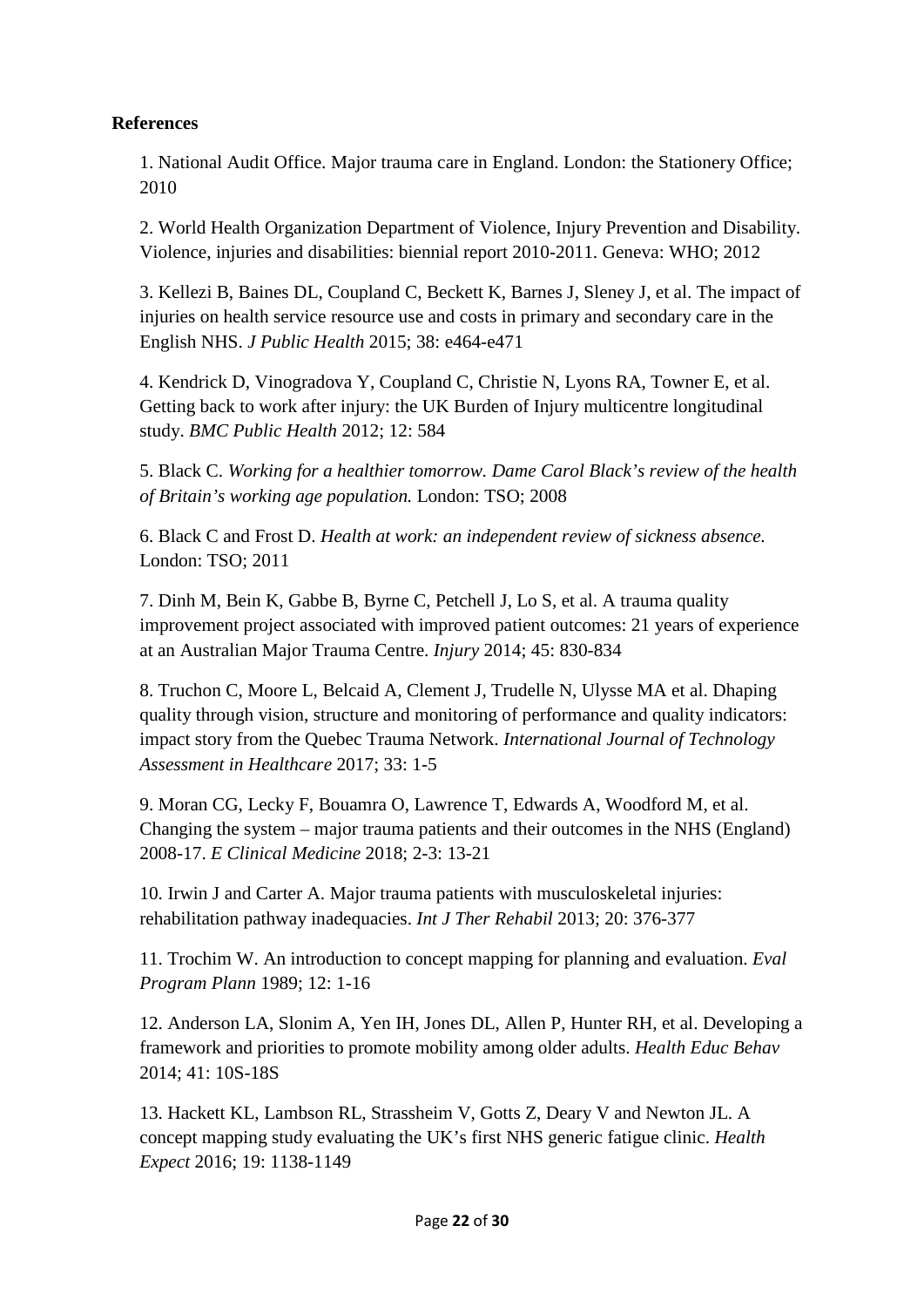14. van Grieken RA, Kirkenier ACE, Koeter MWJ, Nabitz UW and Schene AH. Patients' perspectives on self-management in the recovery from depression. *Health Expect* 2013; 18: 1339-1348

15. Hackett KL, Dean KHO, Newton JL, Deary V, Bowman SJ, Rapley T, et al. Mixedmethods study identifying key intervention targets to improve participation in daily living activities in Primary Sjorgren's Syndrome Patients. *Arthritis Care Res* 2018; 70: 1064- 1073

16. McFall SL, Mullen PD, Byrd TL, Cantor S B, Le YC, Torres-Vigil I, et al. Treatment decisions for localized prostate cancer: a concept mapping approach. *Health Expect* 2014; 18: 2079-2090

17. Leyshon R and Shaw L. Using multiple stakeholders to define a successful return to work: a concept mapping approach. *Work* 2012; 41: 397-408

18. Kane M and Trochim WM. *Concept mapping for planning and evaluation*. London: Sage; 2007

19. De Kok M, Scholte RW, Sixma HJ, van der Weijden T, Spijkers KF, van der Velde CJH, et al. The patient's perspective of the quality of breast cancer care: the development of an instrument to measure quality of care through focus groups and concept mapping

20. Rosas SR and Kane M. Quality and rigor of the concept mapping methodology: a pooled study analysis. *Eval Program Plann* 2012; 35: 236-245

21. Turner-Stokes L. *First report of the National Clinical Audit of Specialist Rehabilitation following Major Injury.* London: NCASRI Project Team; 2016

22. Claydon JH, Robinson L, Aldridge SE. Patients' perceptions of repair, rehabilitation and recovery after major orthopaedic trauma: a qualitative study. *Physiotherapy* 2017; 103: 322-329

23. Harms L and Talbot M. The aftermath of road trauma: survivors' perceptions of trauma and growth. *Health Soc Work* 2007; 32:129-137

24. van Seben R, Smorenburg SM, Buurman BM. A qualitative study of patient-centred goal-setting in geriatric rehabilitation: patient and professional perspectives. *Clinical Rehabil* 2018; 33: 128-140

25. Kessler D, Walker I, Sauve-Schenk K and Egan M. Goal setting dynamics that facilitate or impede a client-centred approach. *Scand J Occup Ther* 2018; DOI: 10.1080/11038128.2018.1465119 (Epub ahead of print)

26. Ahmadi A, Bazargan-Hejazi S, Zadie ZH, Euasobhon P, Ketumarn P, Karbasfrushan A, et al. Pain management in trauma: a review study. *J Inj Violence Res* 2016; 8: 89-98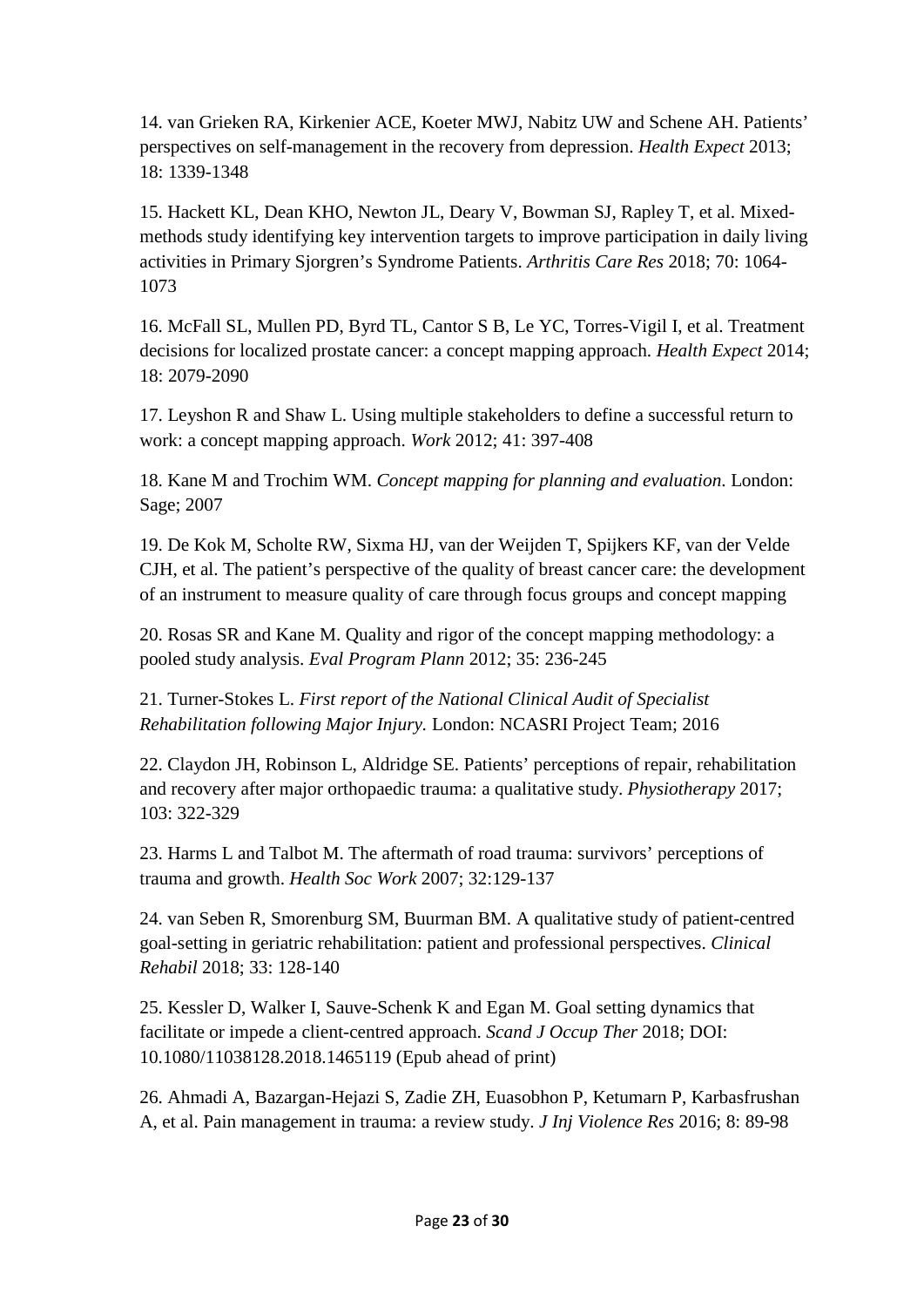27. Archer KR, Abraham CM, Obremskey WT. Psychosocial factors predict pain and physical health after lower extremity trauma. *Clin Orthop Relat Res* 2015; 473: 3519- 3526

28. Breivek H, Collett B, Ventafidda V, Cohen R, Gallacher D. Survey of chronic pain in Europe; prevalence, impact on daily life and treatment. *Eur J Pain* 2006; 10: 287-333

29. National Institute for Health and Care Excellence. *Major trauma: assessment and initial management.* London: NICE; 2016

30. Royal College of Anaesthetists. *Core standards for pain management services in the UK.* London: RCA; 2015

31. Watkinson P, Wood AM, Lloyd DM, and Brown GDA. Pain ratings reflect cognitive context; a range frequency model of pain perception. *Pain* 2013; 154: 742-749

32. Vincent HK, Horodyski M, Vincent KR, Brisbane ST, Sadasivan KK. Psychological distress after orthopaedic trauma: prevalence in patients and implications for rehabilitation. *PM&R* 2015; 7: 978-989

33. Huang A, Katz J, Clark H. Ensuring safe prescribing of controlled substances for pain following surgery by developing a transitional pain service. *Pain Manag* 2105; 5: 97-105

34. Friedman-Sanchez G, Griffin JM, Rettmann NA, Rittman M and Partin MR. Communicating information to families of polytrauma patients: a narrative literature review. *Rehabil Nurs* 2008; 33: 206-213

35. Onwuegbuzie AJ and Leech NL. Sampling designs in qualitative research: making the sampling process more public. *The Qualitative Report* 2007; 12 (2): 238-254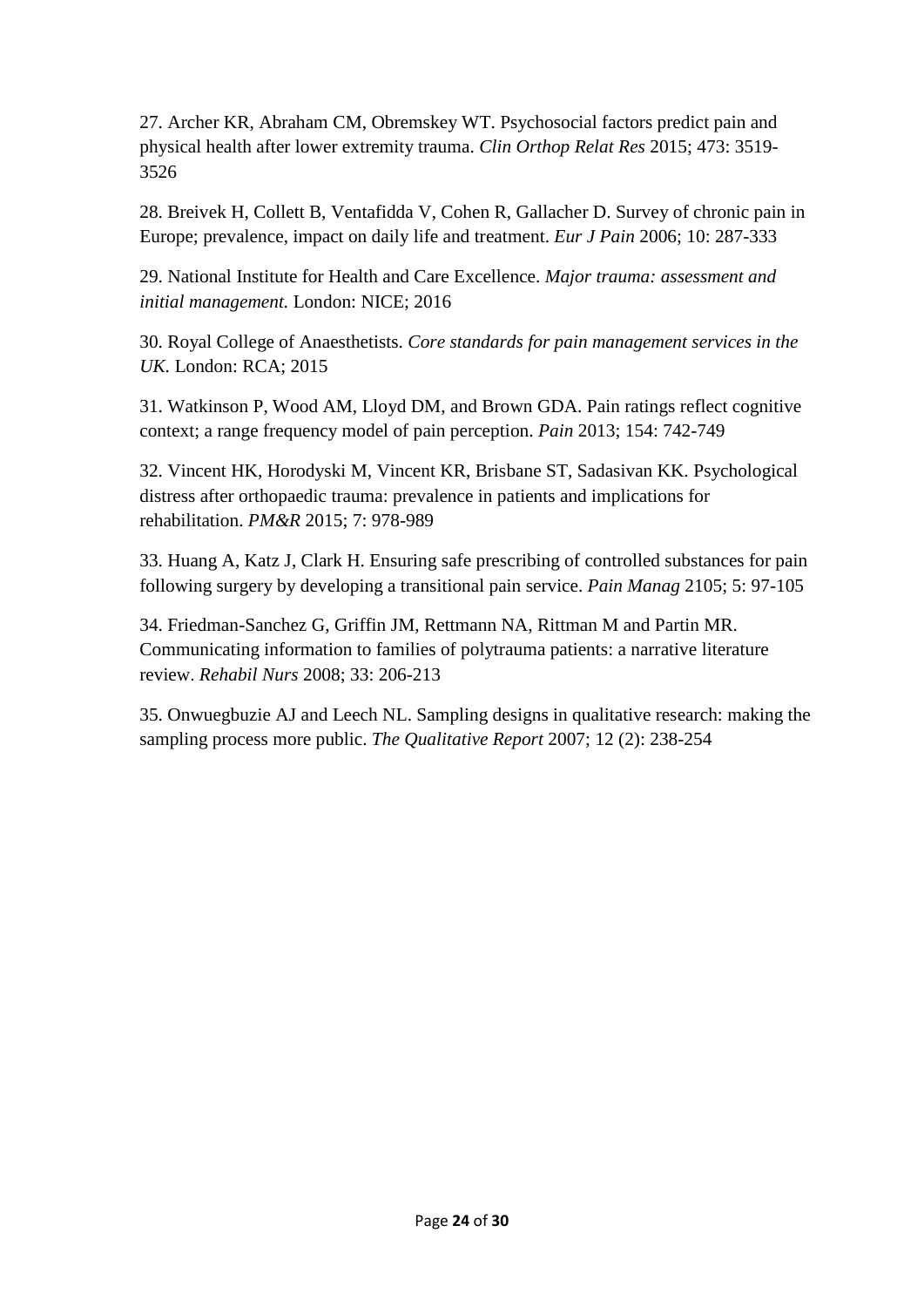# **Acknowledgements**

The authors would like to thank the patients and healthcare professionals who participated in this group concept mapping project.

# **Declaration of conflicting interests**

The authors declared no potential conflicts of interest with respect to the research, authorship and / or publication of this article.

# **Funding**

Funding was obtained from The Newcastle upon Tyne Hospitals NHS Foundation Trust to purchase a single project license from Concept Systems, Inc.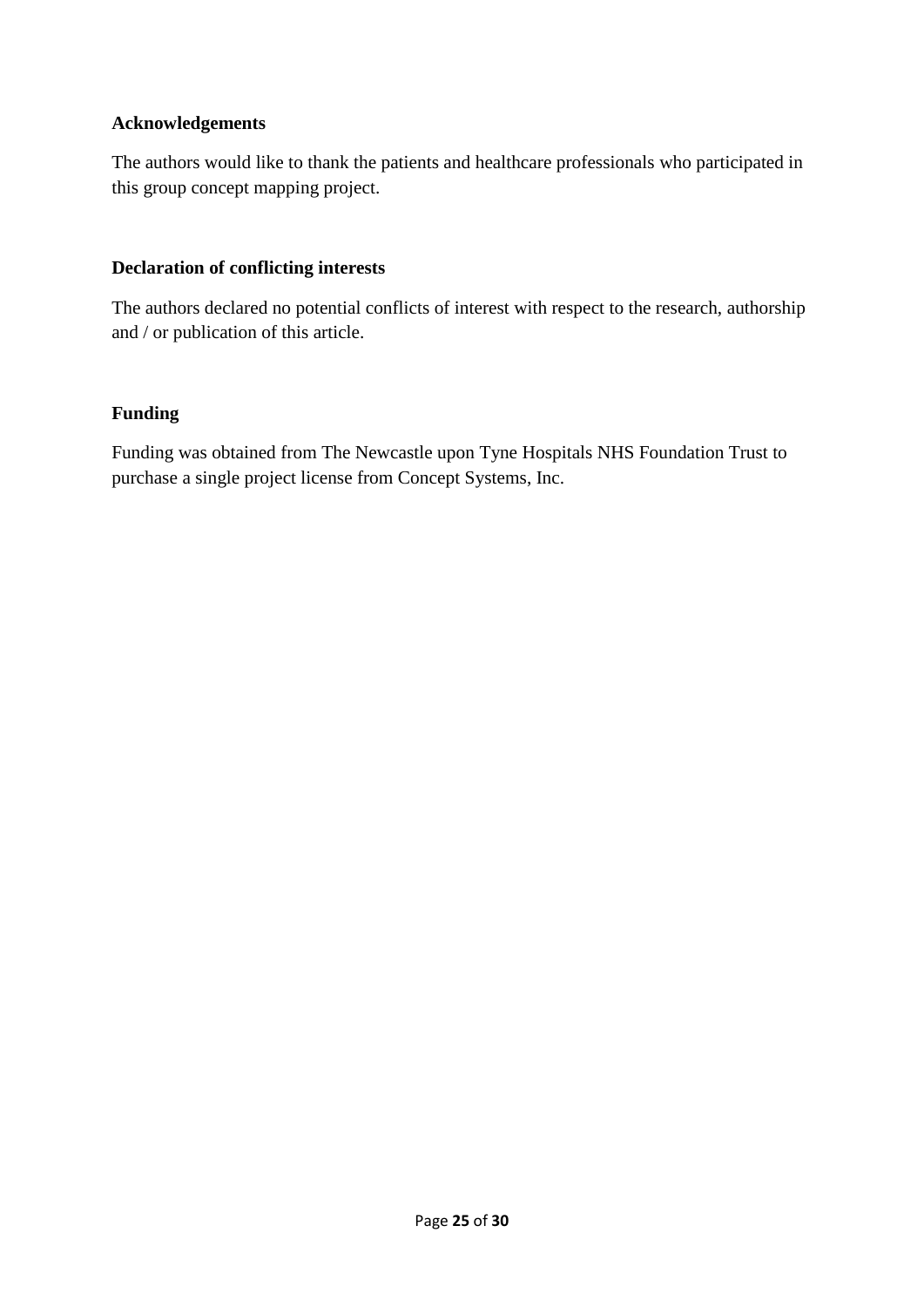|                                         |                                                                                                                    | Importance<br>$(1-5)$ | <b>Current</b><br><b>Success</b><br>$(1-5)$ |
|-----------------------------------------|--------------------------------------------------------------------------------------------------------------------|-----------------------|---------------------------------------------|
| <b>Planning for home (7 statements)</b> |                                                                                                                    | 4.54                  | 4.12                                        |
| $25^*$                                  | Good communication between doctors, therapists<br>and nursing staff                                                | 4.93                  | 3.68                                        |
| $60*$                                   | The ability to ask questions throughout the<br>recovery process                                                    | 4.74                  | 4.55                                        |
| $63^{+}$                                | The provision of consistent information                                                                            | 4.56                  | 3.87                                        |
| 16                                      | Staff in hospital providing a realistic view of what<br>life will be like on discharge and advising<br>accordingly | 4.52                  | 4.15                                        |
| 26                                      | Receiving a detailed rehabilitation prescription on<br>discharge                                                   | 4.49                  | 4.64                                        |
| 32                                      | Discussing and reviewing goals regularly<br>throughout the recovery process                                        | 4.40                  | 4.15                                        |
| 10                                      | Ensuring that relatives are kept informed of the<br>patient's progress                                             | 4.11                  | 3.79                                        |
|                                         | <b>Early rehabilitation (6 statements)</b>                                                                         | 4.49                  | 4.44                                        |
| $2^+$                                   | Having access to early intensive rehabilitation                                                                    | 4.70                  | 4.43                                        |
| 43*                                     | Receiving training in the use of mobility aids and<br>tackling mobility issues, such as stairs                     | 4.59                  | 4.64                                        |
| $21*$                                   | Being given an individualised exercise programme<br>to regain confidence and speed recovery                        | 4.58                  | 4.45                                        |
| 7                                       | Being encouraged to get up and get moving<br>straight away                                                         | 4.41                  | 4.40                                        |
| 46                                      | Having access to structured therapy sessions                                                                       | 4.39                  | 4.28                                        |
| 13                                      | Coaching on simple tasks, such as kitchen<br>activities and dressing                                               | 4.28                  | 4.45                                        |
|                                         | <b>Emotional and psychological wellbeing (14 statements)</b>                                                       | 4.37                  | 4.17                                        |
| $17*$                                   | Staff who are friendly and approachable                                                                            | 4.87                  | 4.57                                        |
| $14*$                                   | Being treated with dignity, which is important in<br>this most vulnerable of times                                 | 4.84                  | 4.70                                        |
| 20                                      | Focusing on the patient as an individual, with<br>individual needs                                                 | 4.64                  | 4.55                                        |
| $5*$                                    | Support to overcome the mental stress of an<br>incident as opposed to just focusing on physical<br>injuries        | 4.61                  | 4.38                                        |
| $30*$                                   | A positive outlook from staff when patients feel<br>quite depressed by their injuries                              | 4.51                  | 4.51                                        |
| $22^+$                                  | Providing a confidential environment where<br>patients can talk about their worries                                | 4.42                  | 4.06                                        |
| $15*$                                   | Encouraging patients to list their own goals                                                                       | 4.41                  | 4.47                                        |

# **Table 1 – Mean importance and success ratings for each of the 65 statements**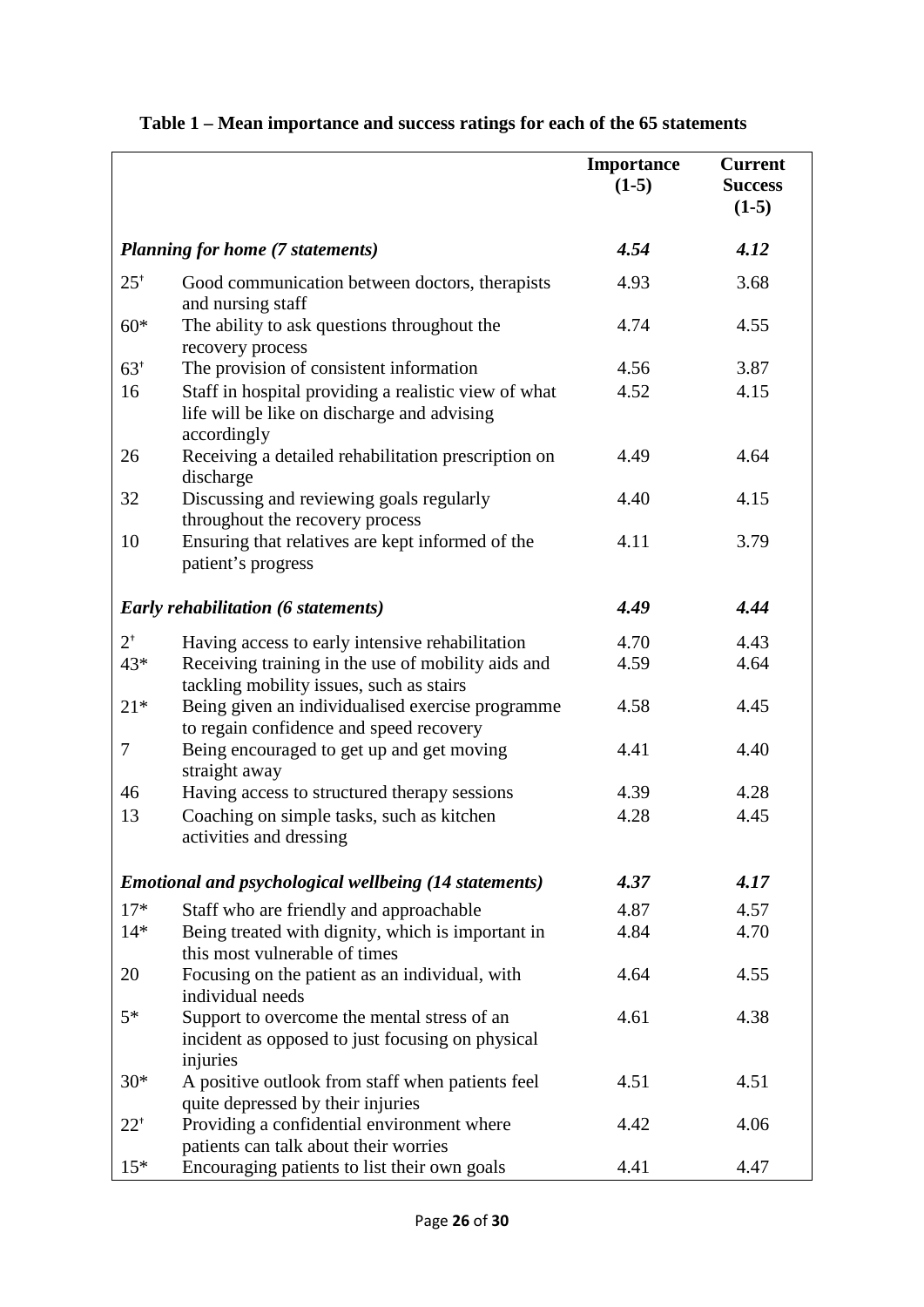| $52*$           | The constant support and encouragement provided                                            | 4.41 | 4.38 |
|-----------------|--------------------------------------------------------------------------------------------|------|------|
|                 | by therapy sessions                                                                        | 4.39 | 4.15 |
| $53^{+}$        | Setting challenging goals that help patients both<br>physically and mentally when achieved |      |      |
| 62              | Access to specialist psychology on the ward                                                | 4.28 | 4.26 |
| 27              | Access to specialist psychology as an outpatient                                           | 4.16 | 3.33 |
| 45              | Support with getting back to work                                                          | 4.16 | 3.51 |
| 51              | Knowing you are not alone in a situation, other                                            | 4.02 | 4.04 |
|                 | people have it the same or worse                                                           |      |      |
| 19              | Meeting other patients, families and carers in<br>similar situations                       | 3.38 | 3.52 |
|                 | <b>Rehabilitation environment (12 statements)</b>                                          | 4.32 | 4.30 |
| 59*             | Input from skilled staff who have a wide range of                                          | 4.65 | 4.47 |
|                 | expertise in trauma                                                                        |      |      |
| 36 <sup>†</sup> | Having pain relief readily available                                                       | 4.62 | 4.22 |
| 48*             | Being on a dedicated rehabilitation unity with                                             | 4.57 | 4.68 |
|                 | more privacy and more focused support specific to                                          |      |      |
|                 | the patient's injuries                                                                     |      |      |
| $39^{+}$        | Having access to a specialist pain team                                                    | 4.56 | 4.09 |
| $64^{+}$        | A well laid out environment, which makes moving                                            | 4.48 | 4.28 |
|                 | around easier                                                                              |      |      |
| $6*$            | Having a dedicated gym area, which a lot of acute<br>wards don't have                      | 4.37 | 4.68 |
| 28*             | Having an accessible kitchen to promote                                                    | 4.36 | 4.60 |
|                 | independence                                                                               |      |      |
| 54              | A relaxed atmosphere and surroundings to make                                              | 4.24 | 4.43 |
|                 | patients feel more at home                                                                 |      |      |
| 61              | The amount of time each professional gets to                                               | 4.22 | 4.15 |
|                 | spend with the patient                                                                     |      |      |
| 29              | Receiving seven day therapeutic input over a                                               | 4.00 | 4.09 |
|                 | twelve hour period                                                                         |      |      |
| 42              | Having a variety of groups and activities to engage                                        | 3.96 | 4.04 |
|                 | patients in the rehabilitation process on a day-to-<br>day basis                           |      |      |
| 50              | Group work to improve social integration and to                                            | 3.89 | 3.87 |
|                 | receive support and encouragement from other                                               |      |      |
|                 | patients                                                                                   |      |      |
|                 |                                                                                            |      |      |
|                 | Long-term support (10 statements)                                                          | 4.32 | 4.21 |
| $65*$           | Follow up appointments which help to identify                                              | 4.67 | 4.60 |
|                 | areas of the patient's recovery that might not have                                        |      |      |
|                 | been addressed otherwise                                                                   |      |      |
| $37*$           | Being listened to at every appointment and                                                 | 4.67 | 4.23 |
|                 | receiving answers to all questions                                                         |      |      |
| 38*             | Feeling as though the patient is still being looked                                        | 4.64 | 4.34 |
|                 | after and that their progress continues to be                                              |      |      |
|                 | monitored on discharge                                                                     |      |      |
|                 |                                                                                            |      |      |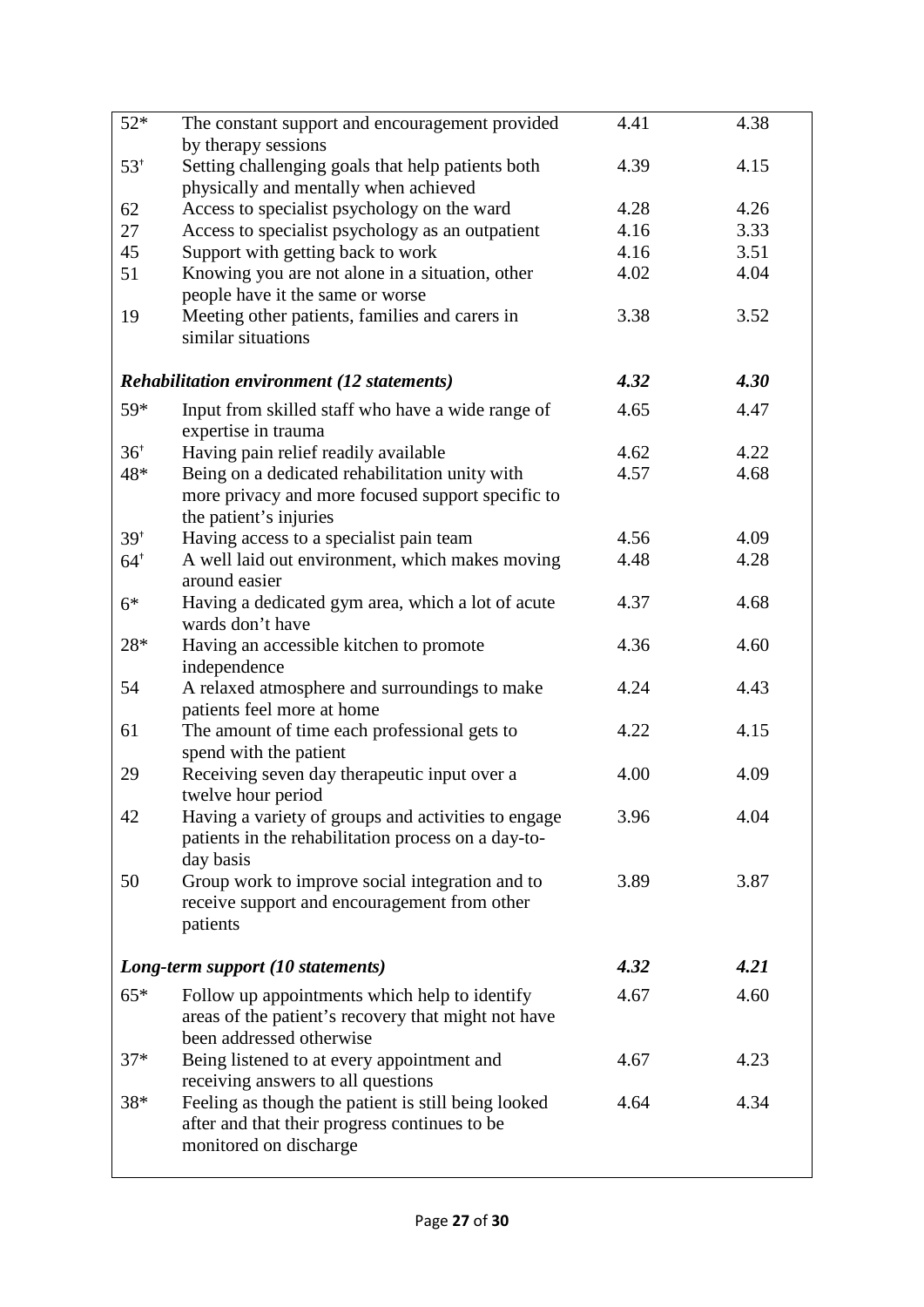| $1*$     | Being given a contact number on discharge for<br>ongoing queries                       | 4.48 | 4.81 |
|----------|----------------------------------------------------------------------------------------|------|------|
| $57*$    | Staff understanding the patient's personal                                             | 4.48 | 4.32 |
|          | circumstances and how injuries and / or a                                              |      |      |
|          | traumatic experience can affect their lives                                            |      |      |
| $47*$    | A follow up phone call 2 weeks after discharge to<br>see if the patient needs anything | 4.46 | 4.46 |
| 8*       | Having a keyworker to contact on the ward and                                          | 4.39 | 3.39 |
|          | longer term                                                                            |      |      |
| $12*$    | Ongoing support from a specialist                                                      | 4.39 | 4.28 |
|          | multidisciplinary team on discharge                                                    |      |      |
| 11       | Therapy staff from the rehabilitation service                                          | 3.67 | 2.89 |
|          | attending fracture clinic appointments to provide                                      |      |      |
|          | additional advice and reassurance                                                      |      |      |
| 3        | Not providing too much information as this can                                         | 3.36 | 3.74 |
|          | sometimes cause anxiety                                                                |      |      |
|          | Structured therapy input (7 statements)                                                | 4.30 | 4.14 |
| $55*$    |                                                                                        | 4.76 | 4.68 |
|          | The assessment of equipment needs prior to<br>returning home                           |      |      |
| $34^{+}$ | Ensuring a seamless transfer between acute wards,                                      | 4.60 | 3.96 |
|          | rehabilitation unit, home and aftercare                                                |      |      |
| 49*      | The preparation done to support discharge home,                                        | 4.57 | 4.38 |
|          | including the possibility of home visits                                               |      |      |
| $33^{+}$ | Ensuring that therapy sessions are coordinated                                         | 4.33 | 3.57 |
|          | with nursing activities                                                                |      |      |
| 58       | Grading tasks to match confidence levels                                               | 4.09 | 4.11 |
| 35       | Having an individualised timetable and knowing<br>the plan for the next day            | 4.02 | 4.46 |
| 9        | Receiving information about recovery techniques                                        | 3.76 | 3.81 |
|          | in a group setting                                                                     |      |      |
|          | Communication and coordination (9 statements)                                          | 4.25 | 3.95 |
|          |                                                                                        |      |      |
| $4*$     | Staff working as part of a team to ensure all the                                      | 4.78 | 4.12 |
|          | patient's needs are being met promptly                                                 |      |      |
| $23^{+}$ | Medical input from a consultant in rehabilitation<br>medicine                          | 4.66 | 3.89 |
| $24^+$   | Receiving reassurance from doctors and                                                 | 4.53 | 3.89 |
|          | consultants that some pain and discomfort is to be                                     |      |      |
|          | expected and that the patients injuries are healing                                    |      |      |
|          | normally                                                                               |      |      |
| $40*$    | Keyworkers ensuring that patients are comfortable                                      | 4.43 | 4.28 |
|          | and can ask questions without fear                                                     |      |      |
| $41*$    | Staff taking the time to formulate and consider the                                    | 4.33 | 4.11 |
|          | patient's needs above and beyond the ward setting                                      |      |      |
| $31*$    | Having a key worker assigned to help make sense                                        | 4.31 | 4.14 |
|          | of the information coming from different doctors                                       |      |      |
|          | and consultant                                                                         |      |      |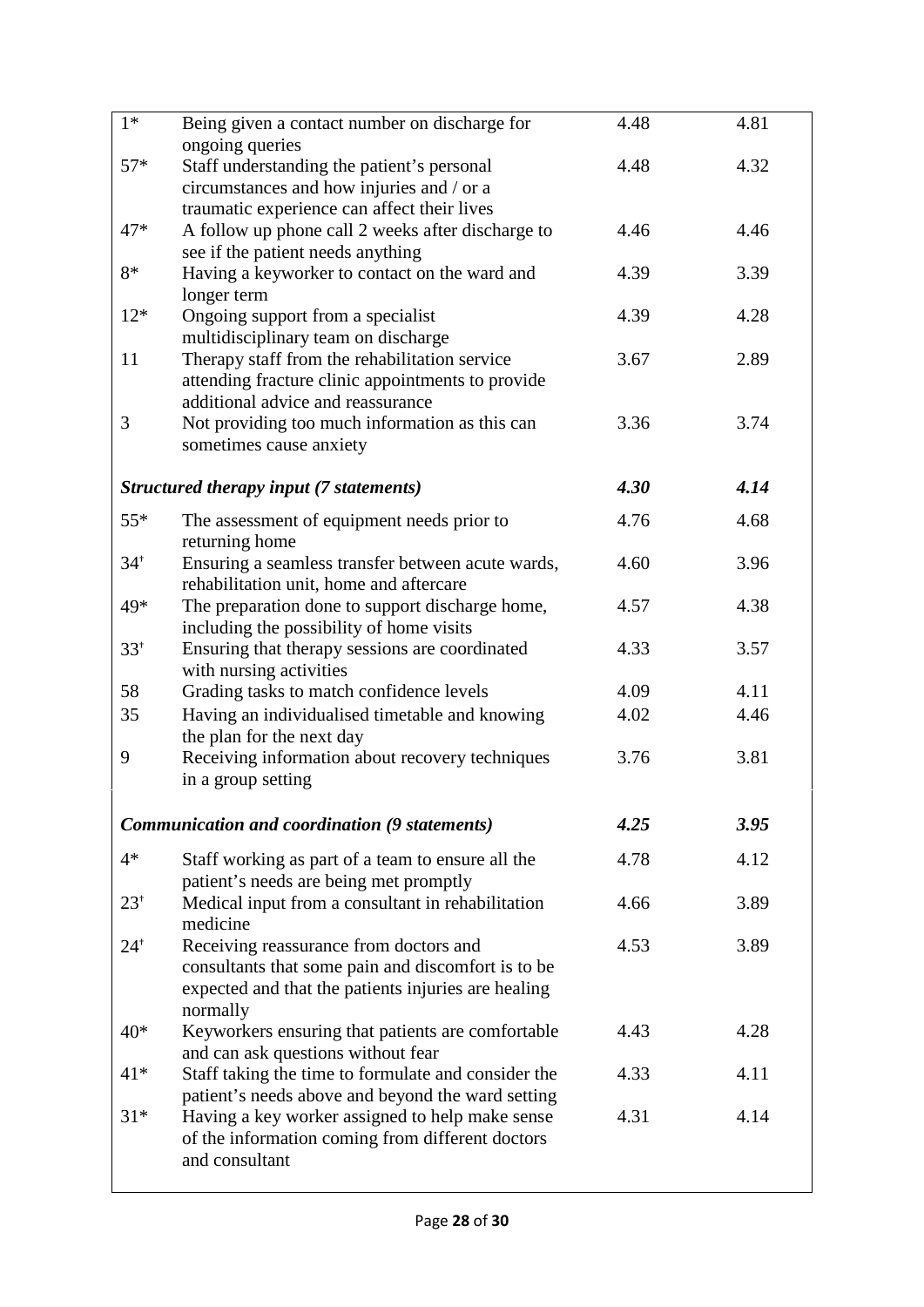| 44 | Offering advocacy services to those who require<br>them                                                                                                         | 4.02 | 3.66 |
|----|-----------------------------------------------------------------------------------------------------------------------------------------------------------------|------|------|
| 18 | Social work input for help with benefits                                                                                                                        | 3.84 | 3.73 |
| 56 | Not being asked to do therapy when visitors are<br>present                                                                                                      | 3.30 | 3.64 |
|    | Unique identification numbers in left hand column<br>correspond to the numbers depicted in the point<br>cluster map (Figure 1) and go-zone plots (Figure<br>4). |      |      |
|    | * High importance / high success (upper right)<br>quadrant of go-zone)                                                                                          |      |      |
|    | <sup>†</sup> High importance / low success (lower right<br>quadrant of go-zone)                                                                                 |      |      |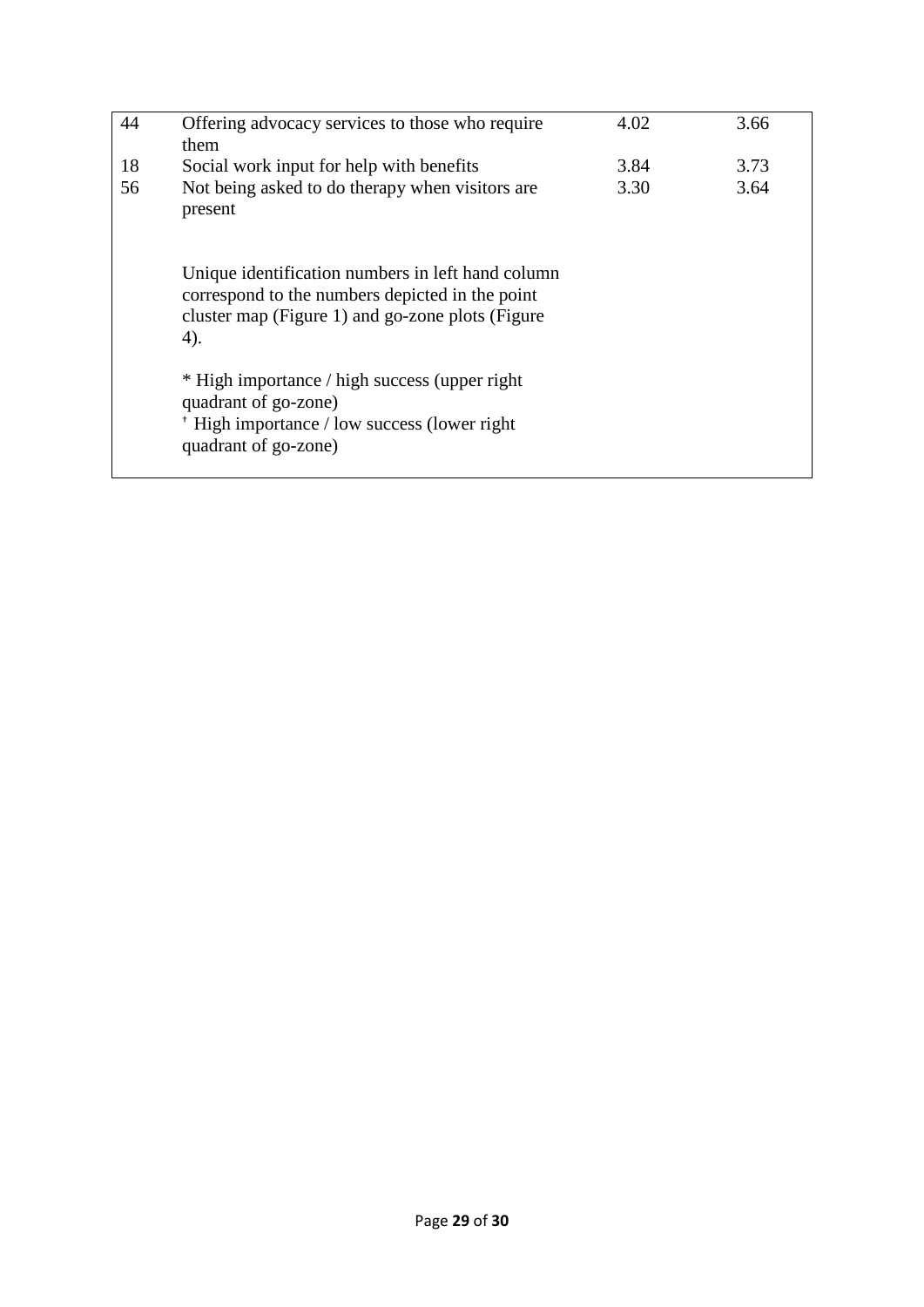**Figure 1 - Point cluster map** 

**Figure 2 - Pattern match (Importance and success for all participants)** 

**Figure 3 - Pattern match (Importance comparing patients and healthcare professionals and success comparing patients and healthcare professionals)**

**Figure 4 - Go zones for each of the seven clusters**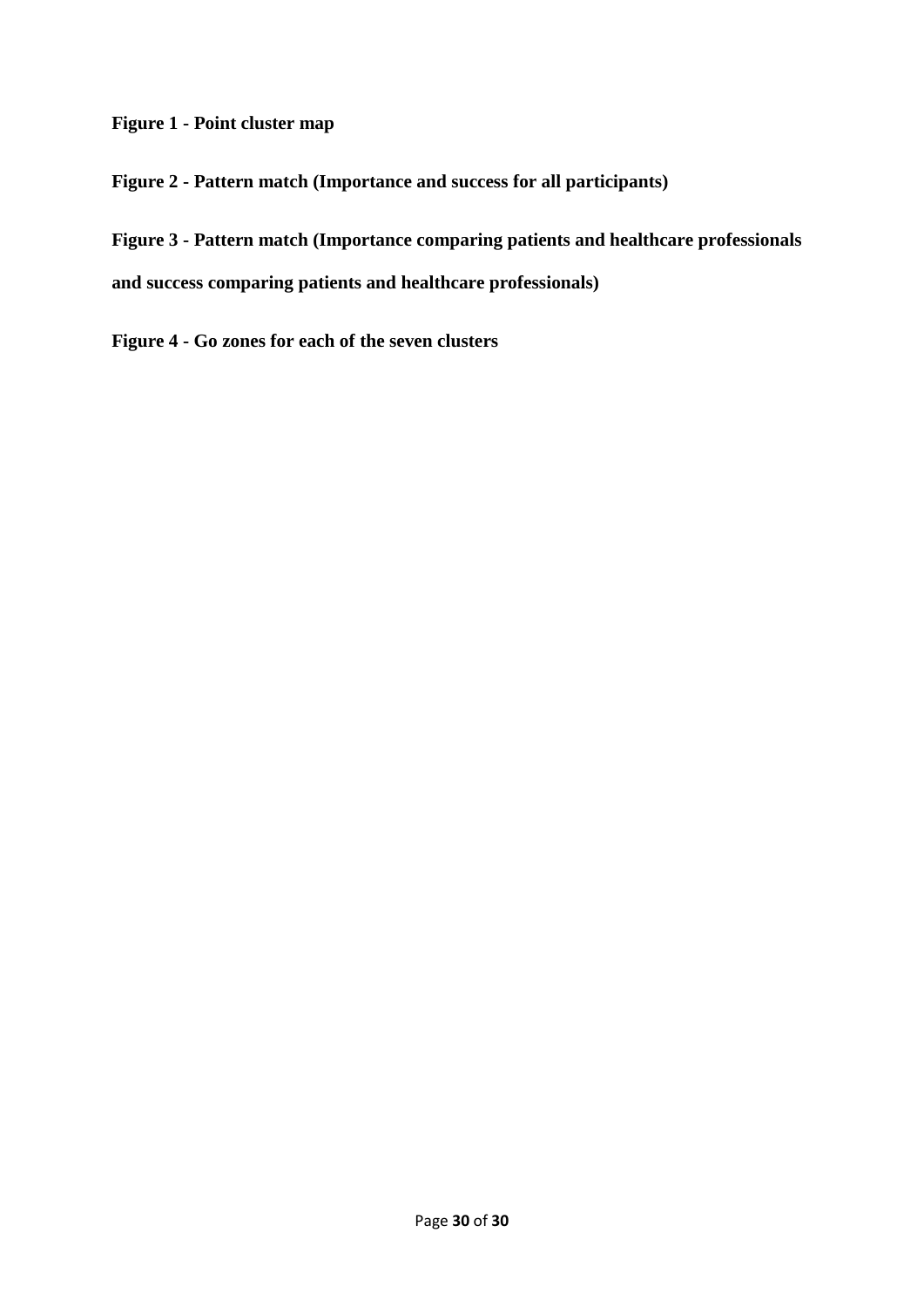

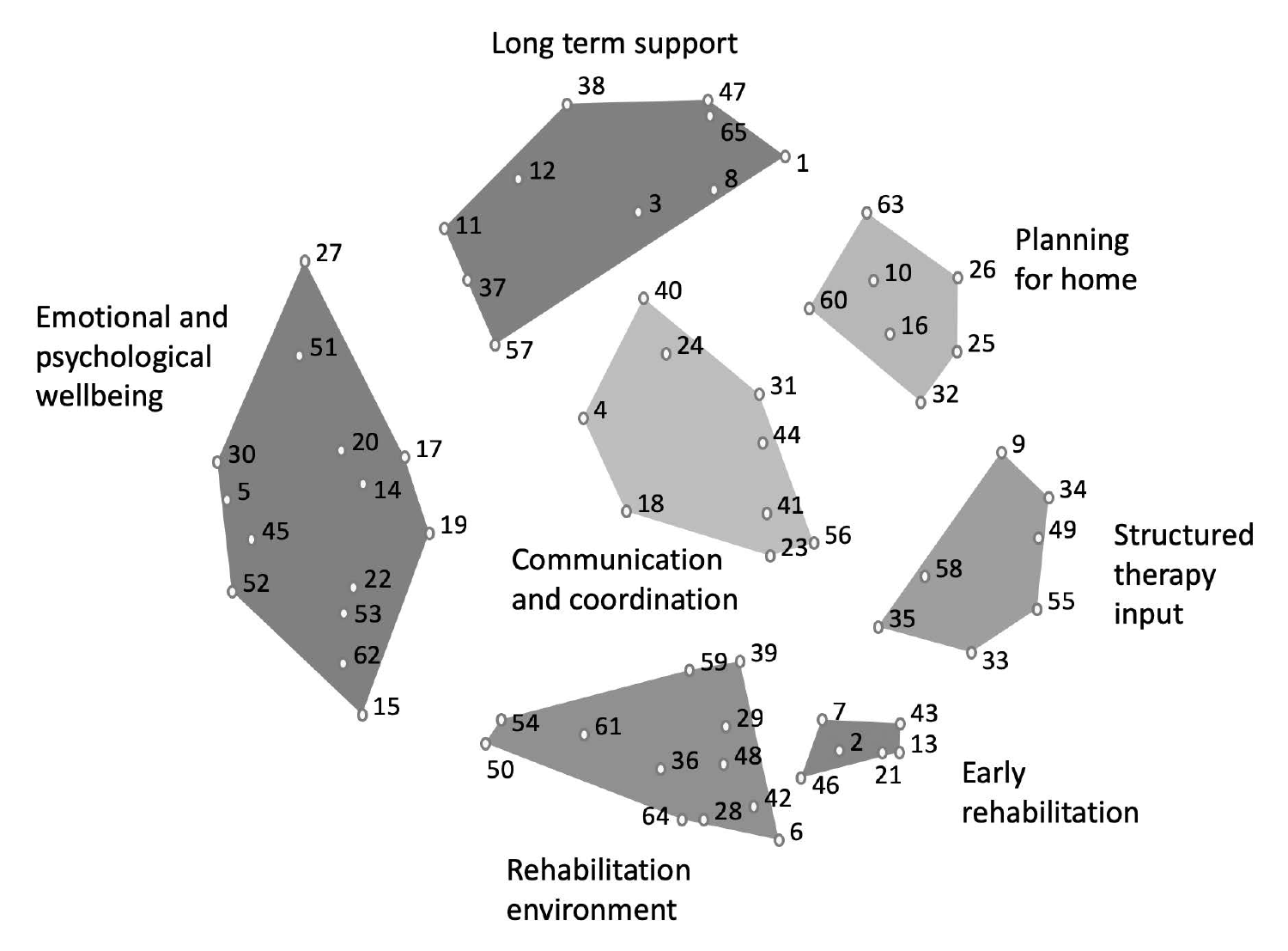- Planning for home -
- 
- Emotional & psychological wellbeing,
	- Rehabilitation environment
		-
		- Structured therapy input -
	- Communication & coordination -

# Importance

4.53

# Early rehabilitation

# Long-term support

# 3.94



# Rehabilitation environment

# Emotional & psychological wellbeing

# Structured therapy input

# Communication & coordination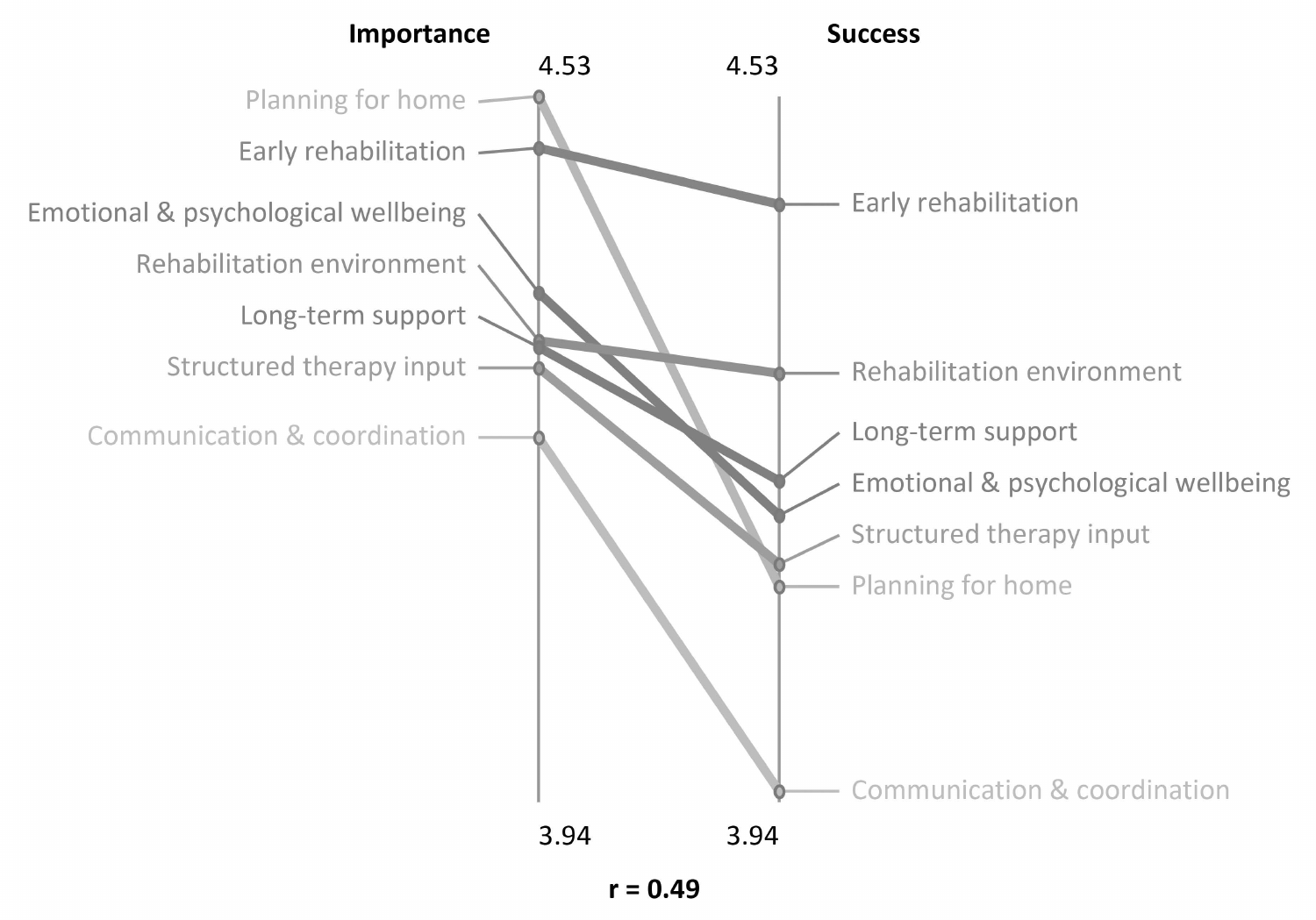